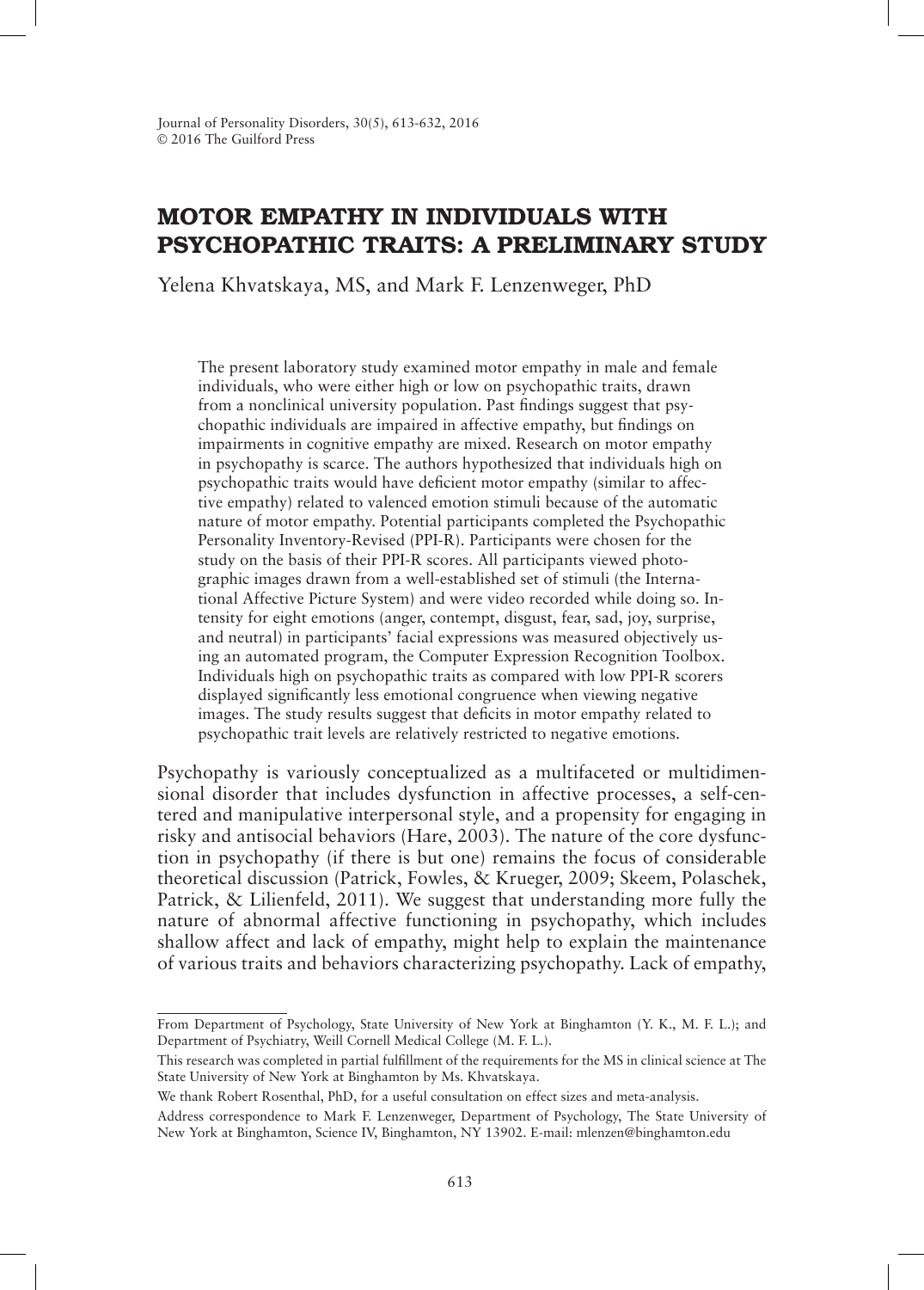or callousness, is perhaps one of the most well-known defining features of psychopathy (Cleckley, 1976; Patrick et al., 2009; Skeem et al., 2011). Callousness (i.e., empathic deficits) has obvious clinical significance in adults as well as clinical and developmental significance for children (Viding & McCrory, 2012). The disturbance in empathic awareness of others is also a central principle in the rich Section III model of personality disorders in the *DSM*-*5* (Krueger, 2014).

Importantly, many of the interpersonal and emotional deficits present in individuals with psychopathy are thought to be developmental in nature (Blair, 2005): They emerge early in life and persist well into adulthood. Dysfunction in empathy and emotion regulation is one of the best predictors of antisocial behavior, and specifically aggression, for both adolescent boys and girls involved with the criminal justice system or diagnosed with severe conduct disorder and behavioral problems (Penney & Moretti, 2007). In addition, Kahn, Byrd, and Pardini (2013) suggest that callous-unemotional traits significantly add to the prediction of future offending, even after controlling for other risk factors. The relationship between empathy and aggression in the general population was also found to be negative, but weaker (Vachon, Lynam, & Johnson, 2014), in a meta-analysis of studies that defined empathy more generally and considered a much broader population, including students and community, nonviolent, and violent offender samples*.* It is very likely that in psychopathy the disruption in emotional processes is multifaceted. Thus, it is reasonable to conjecture that some aspects of empathic functioning might be impaired in relation to psychopathy while others might not be. For example, psychopathic individuals might harbor deficits in their personal experience of emotions, and thus distress at the emotional experiences of others may not resonate with or be readily perceptible by them (Preston & de Waal, 2002). Alternatively, given psychopathic individuals' well-known ability to charm and manipulate others, it is possible that they are able to recognize feelings of others without experiencing those emotions, and they are able to use this knowledge to their advantage.

A better understanding of the empathic deficits in psychopathy may further our knowledge of other features that characterize psychopathic individuals' interpersonal style, such as egocentricity, manipulativeness, and lying, and their usual lack of remorse. While it is unlikely we will be able to easily treat affective deficits in psychopathy, understanding these deficits can guide the way for attenuating other associated characteristics that are perhaps aided by dysfunction in emotional experiences.

#### THE NATURE AND STRUCTURE OF EMPATHY

Both clinical experience and the existing empirical research corpus suggest that empathy is a *multidimensional* construct. There are three well-known components of empathy, namely, cognitive, affective, and motor, which are defined by Blair (2005). *Cognitive empathy* is the ability to represent the mental state, including emotional state, of another individual. It is often discussed from within the "theory of mind" theoretical perspective. Cognitive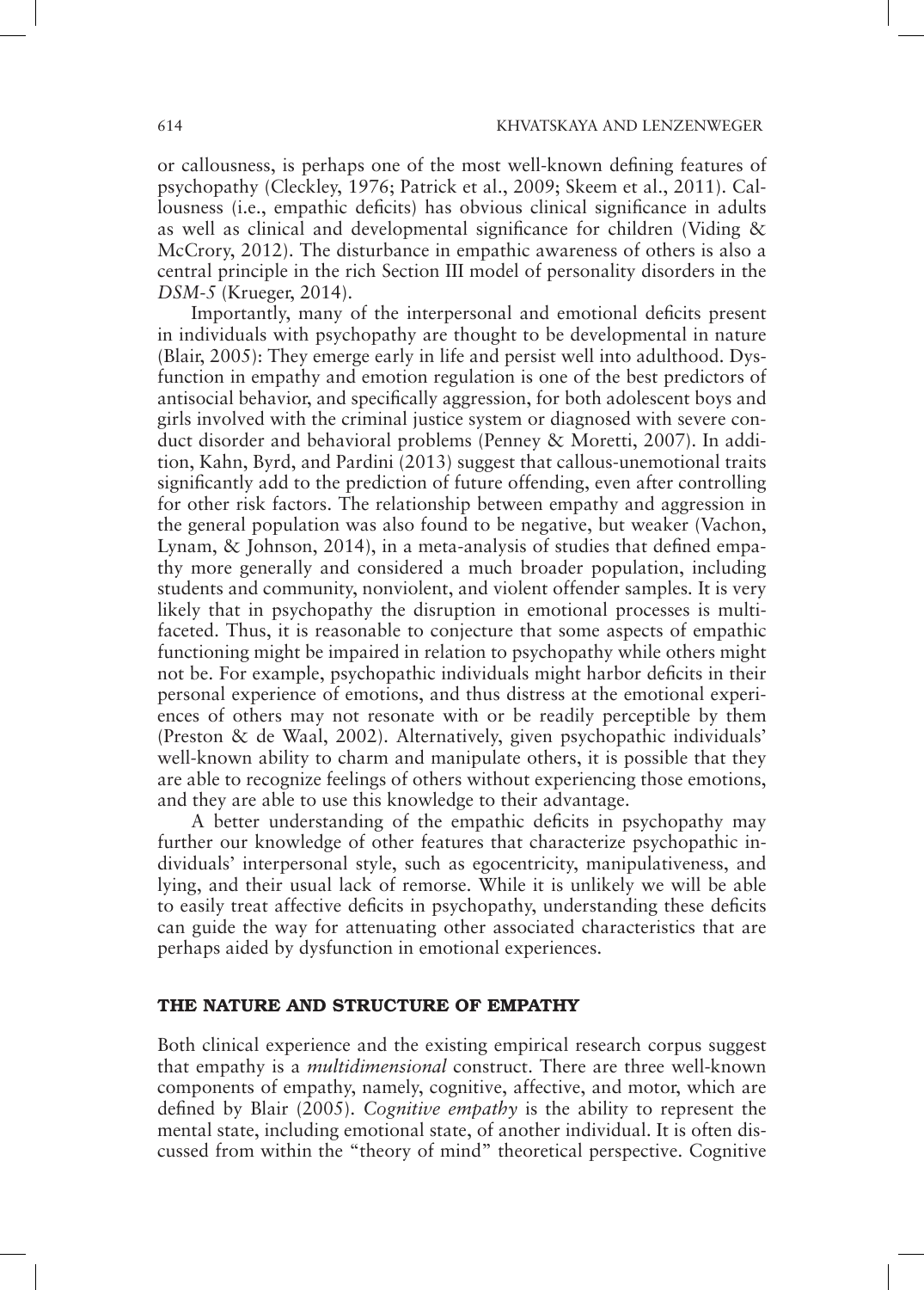empathy is the ability to *identify* emotions that others are experiencing or displaying. Cognitive empathy also includes the ability to understand the emotion one might typically be expected to have in a specific situation. In short, it is the ability to "put yourself in the other's shoes" or identify emotions based on facial, body, or situational clues. *Affective empathy* refers to an individual actually having or *experiencing* an emotional reaction in relation to the affective state of another person. In this way, affective empathy is most consistent with what the term *empathy* generally implies—the ability to emotionally experience (or "feel") what another is experiencing. Lastly, *motor empathy* is the inclination to automatically mimic another person's facial expression, vocalization, posture, and movement. Effectively, motor empathy is the synchronization of physical attributes of experienced emotion in the other and the self. De Waal (2012) proposes that when one attends to another's emotions, neural representations (which Preston and de Waal, 2002, termed the *perception-action mechanism*) of these emotions are automatically activated in the observer; thus he or she is basically "bodily sharing" another's emotions and needs. These multiple forms of empathy share anatomical and neural system overlap (superior temporal cortex), but each also functions independently. Cognitive empathy is thought to be implemented by temporo-parietal, temporal pole, and paracingulate cortex functions; motor empathy is thought to be implemented by superior temporal, inferior parietal, and inferior frontal cortex functions; and emotional empathy is thought to be implemented by, depending on the emotion, amygdala insula or ventrolateral frontal cortex functions (Blair, 2005). Finally, whereas each of the different forms of empathy may rely on different brain regions, they most likely work somewhat in parallel with each other. Clearly, these remain early days for understanding the neural circuitry underlying a complex psychological experience such as empathy, but the research literature in the area focused on empathy is growing.

Blair (2005) proposes that affective and motor empathy are rather *automatic* (they do not require effort, they are not controlled processes), while cognitive empathy may be more of a conscious *effort*, or an active thought process, on the part of the individual (therefore requiring effort). Thus, if the empathic dysfunction known to be part of psychopathy is as firmly ensconced within the psychological functioning of the person as some would suggest, then it is likely to be manifested within the affective and motor components of empathy (which reflects effortless, automatic processing) in relation to emotional stimuli. Moreover, whereas cognitive empathy can be learned with enough practice, affective and motor empathy (as the experience of others' emotions) might be difficult to evoke effortfully (or consciously).

In this context, we emphasize that the three types of empathy are likely not completely distinct or independent components. Moreover, what many refer to as "empathy" in clinical discourse includes the three types mentioned here and their interrelated manifestations. Nonetheless, this structure of empathy suggests that it is important to measure each component separately and to consider the relationship of each to psychopathy (or any other individual difference or pathology construct). As an example, consider Blair's (2011) review of empathy deficits in psychopathy and autism, which separates per-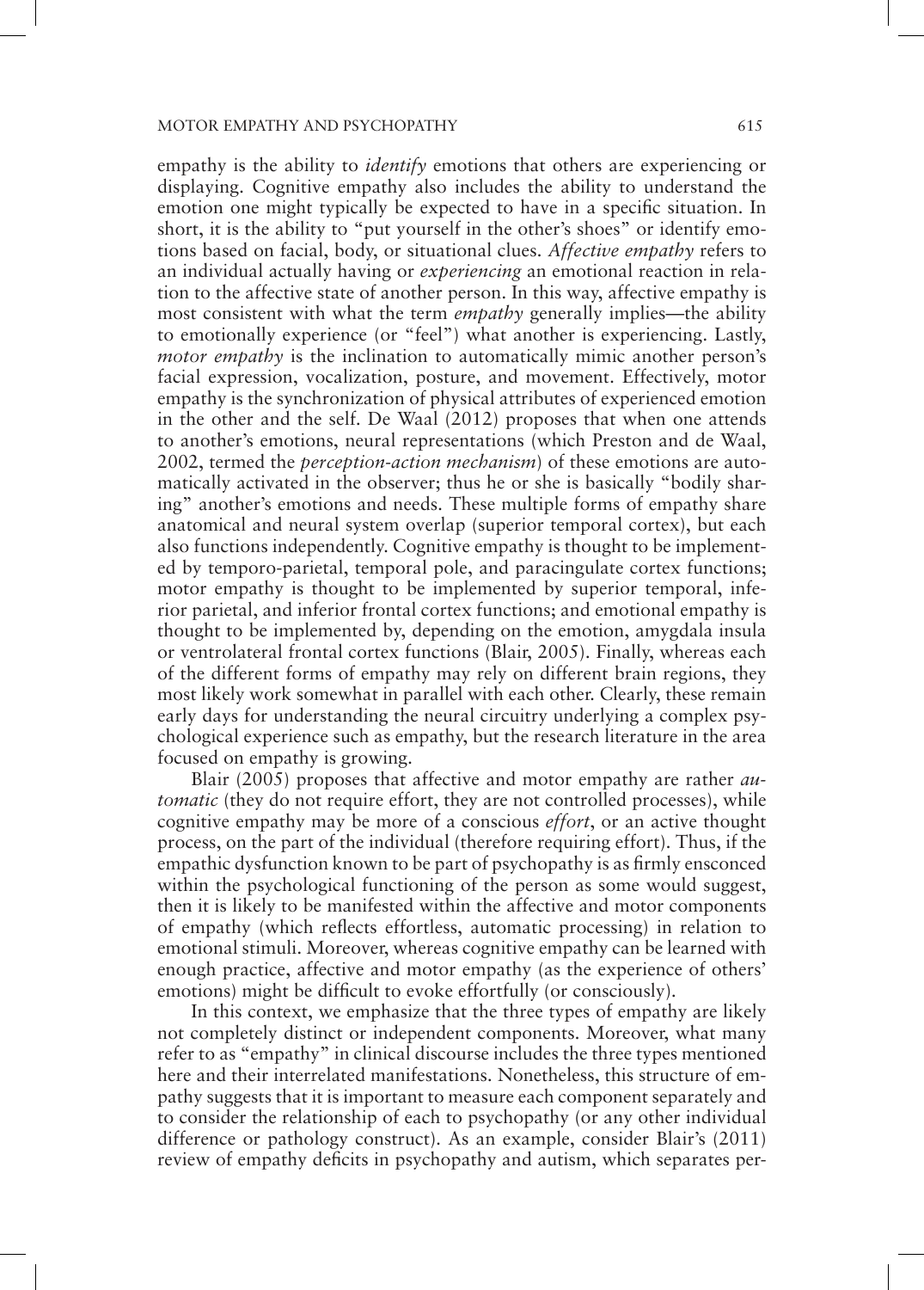formance on tasks as a function of affective versus cognitive empathy. The two disorders are chosen by Blair because they are somewhat complementary, in that affective, but not cognitive, empathy is impaired in psychopathy, whereas cognitive, but not affective, empathy is impaired in autism.

### RESEARCH ON EMPATHY IN PSYCHOPATHY

Bearing in mind this theoretical framework for empathy, we review research on empathy specifically in relation to psychopathy. A number of studies have examined empathy in psychopathy, but the results have been contradictory, particularly with regard to the different components of empathy. The empirical literature is clearly mixed. Some findings suggest little to no evidence for impairment in "theory of mind" or cognitive empathy in relation to psychopathy (Blair, 2011). For example, Richell and colleagues (2003), in a study of incarcerated men, found no generalized impairment in "theory of mind" in psychopathic individuals. Moreover, Book, Quinsey, and Langford (2007) compared inmates and individuals from the community on perception of affect and found that psychopathy was associated with greater accuracy on judgment of emotional facial expressions, specifically fearful expressions. Ali and Chamorro-Premuzic (2010) examined accuracy in recognizing mental states (or feelings expressed) from viewing facial expressions of the eye region, or listening to a voice. They reported that primary psychopathy was associated with impaired performance only for neutral faces and there were no deficits associated with negative stimuli. But some studies do demonstrate cognitive deficits in individuals with psychopathic traits. Brook and Kosson (2013) used a more ecologically valid task—video vignettes—and found that psychopathy was inversely associated with empathic accuracy. In fact, psychopathy Factor 2 scores had unique and greater association with empathic accuracy, while the relationship between psychopathy Factor 1 scores and empathic accuracy was marginally significant. Other findings on impairments in cognitive empathy in psychopathy often appear in studies that examine these deficits in children and adolescents with callous-unemotional traits or antisocial behaviors (Dawel, O'Kearney, McKone, & Palermo, 2012; Marsh & Blair, 2008). Cognitive empathy deficits may diminish over the course of psychological development, perhaps explaining results that suggest little or no impairment on some theory of mind tasks at some ages but not others. However, emotions probably still remain a "second language" (i.e., may not be well understood) to psychopathic individuals, which is consistent with findings that point to emotional processing deficits, especially when a task involves greater stimulus complexity (Sadeh & Verona, 2012).

Moving on to affective empathy, we find that the empirical picture is a bit more consistent in terms of findings. For the most part, across different studies, psychopathic individuals do demonstrate deficits in affective empathy (Blair, 2005), which represents an empirical basis that is in line with the clinical definition of the disorder. Psychopathic individuals demonstrate (a) an increase in heart rate when viewing negative pictures, (b) reduced differentiation and skin conductance response to all (pleasant, unpleasant,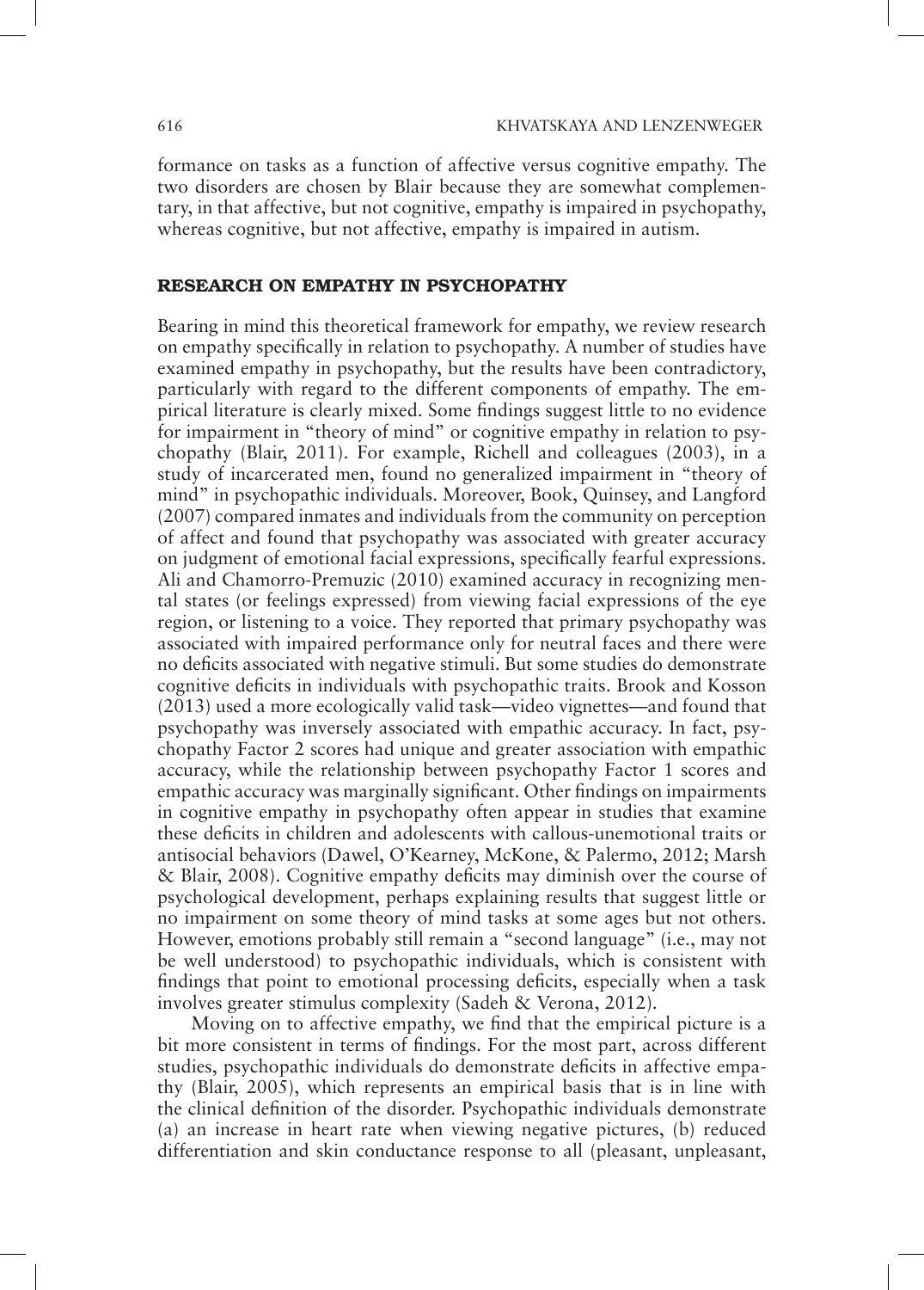and neutral) sounds, and (c) no differences in blink magnitude for pleasant or unpleasant slides, but greater blink magnitude for neutral pictures than emotional pictures (Casey, Rogers, Burns, & Yiend, 2013; Patrick, Bradley, & Lang, 1993; Patrick, Cuthbert, & Lang, 1994; Verona, Patrick, Curtin, Bradley, & Lang, 2004). In contrast, low psychopathic features individuals show a different pattern of physiological arousal. It is entirely possible that subcomponents of psychopathy are related differentially to deficits in affective empathy. For example, consider that Ali, Amorin, and Chamorro-Premuzic (2009) found that "primary psychopathy" was positively associated with experiencing positive affect (assessed by self-report) when viewing sad images, whereas "secondary psychopathy" was positively associated with negative affect when viewing neutral images. In sum, psychopathic individuals do appear to show more empathic dysfunction within the specific realm of affective empathy.

Lastly, we consider motor empathy. Essentially *no* research has been conducted on deficits in motor empathy among psychopathic individuals. Fecteau, Pascual-Leone, and Théoret (2008) studied psychopathy and the mirror neuron system. They found that the level of cortical excitability modulation elicited by pain observation was positively correlated with the Coldheartedness scale (as measured by Lilienfeld's Psychopathic Personality Inventory [PPI]), which indicates an association between greater responsiveness at the sensorimotor level and elevated coldheartedness (a psychopathic trait). However, the meaning of this finding is ambiguous because higher excitability only provides evidence for higher engagement in the experience. It is unclear whether psychopathic individuals were (a) deriving pleasure from viewing others in pain, (b) were more engaged in viewing others in pain, or (c) were experiencing pain when viewing others in pain.

In summary, individuals with psychopathic traits perform comparably to control groups on "theory of mind" tasks and do not evidence lack of ability to cognitively represent mental states of others. Past research has consistently demonstrated deficits in affective empathy among individuals with psychopathic traits. To our knowledge, there has not been any research specifically on deficits in motor empathy in psychopathy, which is the aim of the present study.

## FACIAL EMOTION AS A WINDOW ON EMPATHY PROCESSES

What is the most effective way to tap motor empathy in the laboratory? To advance this study, we consulted the facial emotion research methodological literature. Facial expression of emotions is perhaps one of the ways to measure automatic reactions associated with emotional arousal or responsiveness in an individual. Emotional expressions are crucial to the development and maintenance of interpersonal relationships, for example, in forming attachments and regulating aggression (Ekman, 1992). Importantly, there is robust evidence that there are distinct and universal facial expressions for anger, sadness, fear, disgust, and enjoyment (Ekman, 1992). There are also distinctive patterns of autonomic nervous system activity for different emo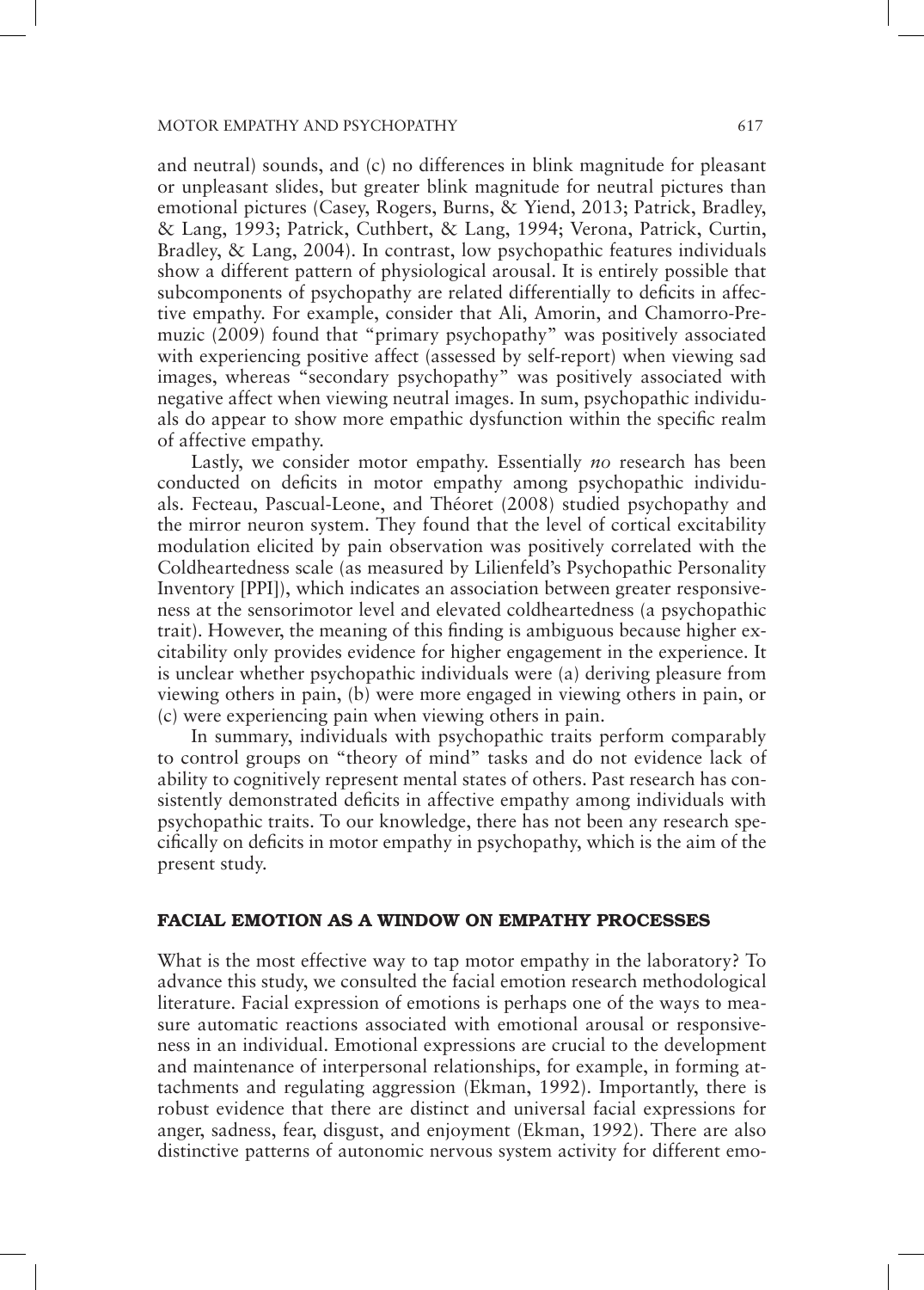tions, such as anger, fear, disgust, and sadness (Ekman, 1992). In addition, and critically important, past research indicates that different facial expressions evoke specific emotional responses in observers (Keltner & Ekman, 2000), and it is assumed that these emotions can be interpreted from the observer's facial expression. Several studies have used this methodological approach in the past, specifically examining empathy, and found that this procedure allows differentiation between conscious (i.e., effortful) interpretation of emotional stimuli and somatic (i.e., automatic) reactions to facial stimuli (Sonnby-Borgström, 2002; Sonnby-Borgström, Jönsson, & Svensson, 2003). One method for detecting emotions in facial expressions is the Facial Action Coding System (FACS; Ekman & Friesen, 1978, as cited in Ekman & Keltner, 1997), which allows for scoring of all observed facial movement using 44 established and validated "Action Units," and then, given certain recognizable patterns of activity in the facial region, facial expression can be rated and categorized as displaying one of the basic emotions. The FACS approach is relatively unobtrusive as a laboratory procedure. Another method is facial electromyography (EMG). However, this approach can be experienced as highly intrusive due to the application of electrodes to the facial surface. Therefore, in an effort to assess facial expressions in the least invasive (yet highly valid) manner, we used the FACS to analyze facial expressions in the present study, but we employed an automated computerized procedure to avoid the pitfall of the rating approach.

#### PRESENT STUDY

The present study sought to investigate differences in cognitive and motor empathy among individuals high and low on psychopathic traits in relation to valenced emotional stimuli. From the outset, we viewed this study as hypothesis-generating in nature. Considering what is known about psychopathy clinically as well as what is known about the condition in terms of empathy as reviewed here, we hypothesized that individuals with elevated psychopathic features should perform similarly to low psychopathic features individuals on *cognitive* empathy tasks, but demonstrate deficits in *motor* empathy tasks (given the deficits in affective empathy found in the past). Thus, we hypothesized that there would be no differences between individuals who are high versus those who are low on psychopathic features in their ability to identify (i.e., name) emotions displayed in the FACS images. We did anticipate finding differences between these two groups in the degree to which they revealed emotion, via their motoric facial expression, congruent with what they were seeing in terms of visual emotional stimuli. Finally, we also hypothesized that, specifically for negative emotions, individuals high on psychopathic traits would not demonstrate emotion on their faces (motor empathy) congruent with the one displayed in the image as intensely as individuals who are low on psychopathic traits. This hypothesis was guided largely by the clinical observation that psychopathic individuals are indifferent to the misfortune or suffering of others (e.g., Cleckley, 1976; McCord  $\&$ McCord, 1964; Patrick et al., 2009).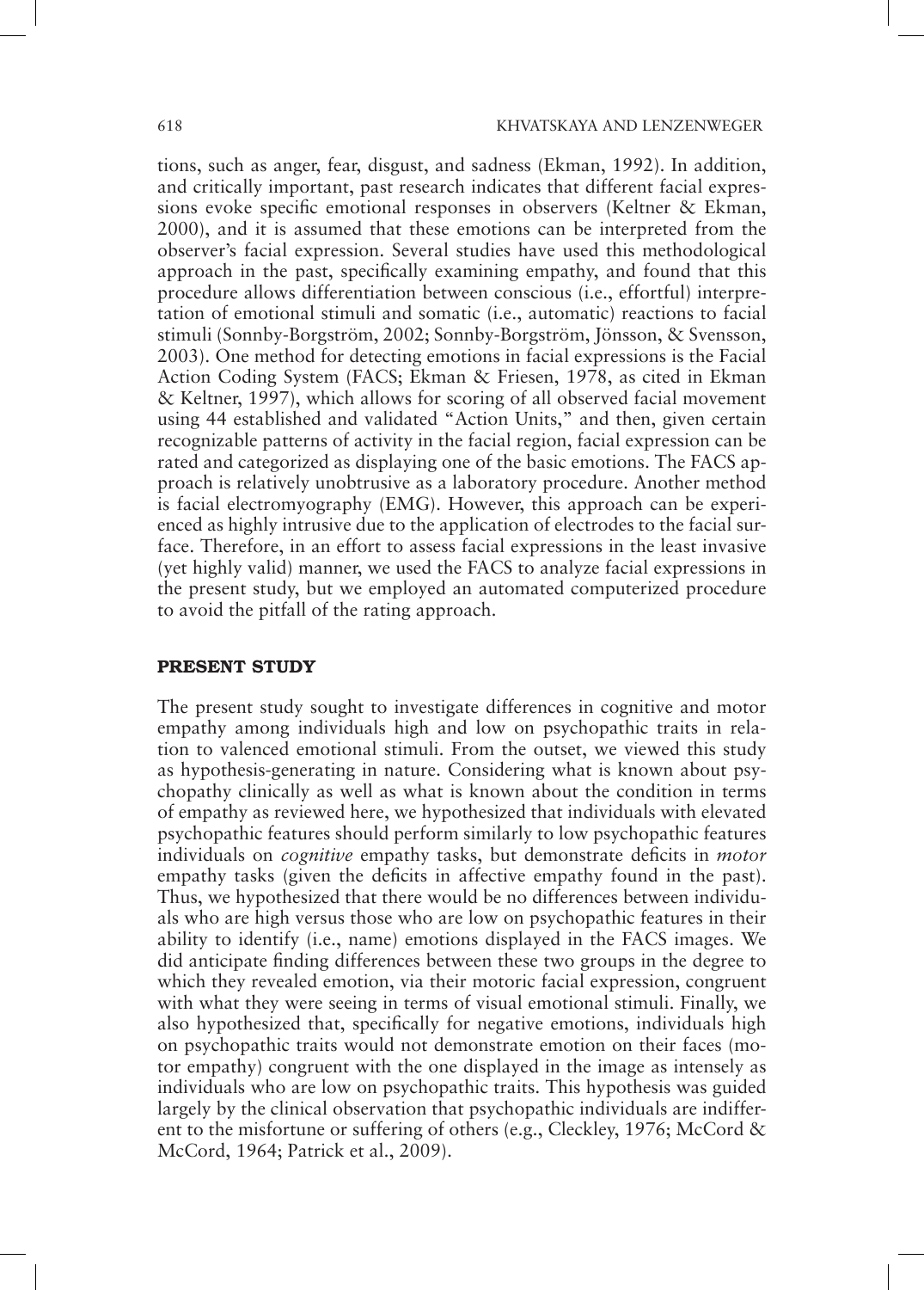#### METHOD

PARTICIPANTS

We selected participants, all resident in a nonclinical university population, for this study based on their elevation on an established measure of psychopathic features. In our view, such participants might provide a useful window on how individuals with psychopathic features function emotionally more generally (i.e., outside the confines of correctional settings). Because many studies of psychopathy, including some mentioned here, draw their samples from incarcerated (prison) populations, we attempted to extend and increase the generalizability of previous findings on cognitive empathy and examine motor empathy in a nonclinical student population at the State University of New York at Binghamton. The SUNY Binghamton undergraduate population is 63.3% White, 5.9% African American, 11.0% Hispanic/Latin, 16.6% Asian American, 0.12% Native American, 0.05% Native Hawaiian/ Pacific Islander, and 2.8% Biracial.

The study was conducted in two phases. In Phase I, a total of 862 participants completed a screening of psychopathic features (using the Psychopathic Personality Inventory-Revised [PPI-R], Lilienfeld & Widows, 2005; see Measures section). PPI-R total scores were calculated for each participant assessed in Phase I. We selected participants for the laboratory phase of the study (Phase II) using these total PPI-R scores. For selection, we used the norms explicitly calibrated to college students (ages 18–24) provided in the PPI-R (Lilienfeld & Widows, 2005; Table A1b, p. 70, Table B1b, p. 114). To be considered for study inclusion, participants had to have obtained a score above the top 10th percentile or below the bottom 10th percentile on the PPI-R using Lilienfeld's community/college sample norms. Given the wellestablished existence of different mean levels of PPI-R total scores for males and females, we considered it reasonable to use different cut scores for males and females in selection (see PPI-R) and we did so.<sup>1</sup> Thus, males who scored below 258 or above 339 and females who scored below 237 or above 313 on the PPI-R received an e-mail inviting them to participate in the second part of the study. We used relatively stringent cutoff scores in the identification of our subject groups in order to maximize our chances of selecting individuals who have elevated levels of psychopathic personality traits. We used an extreme groups selection strategy to ensure that the subjects we selected possessed either high or low levels of various psychopathic traits to study how these individuals reacted to emotional stimuli.

The final sample of participants that completed both parts of the study (screening and laboratory phase) is the focus of this study. As noted earlier,

<sup>1.</sup> We opted to select males and females using sex-specific cut scores on the PPI-R for our study. We do not see the selection using separate norms for males and females as a "necessity"; rather, it is our substantive and methodological preference. One could espouse an alternative preference, in which sex effects on the selection index are ignored and not used to set cut scores. Clearly, we do not know (nor does anyone else) if the differences in scores across males and females on the PPI-R reflect the "state of nature," measurement artifact, or otherwise. It is relatively common in experimental psychopathology research to select males and females for research using separate cutoff scores, if substantial differences across the sexes exist on a selection measure.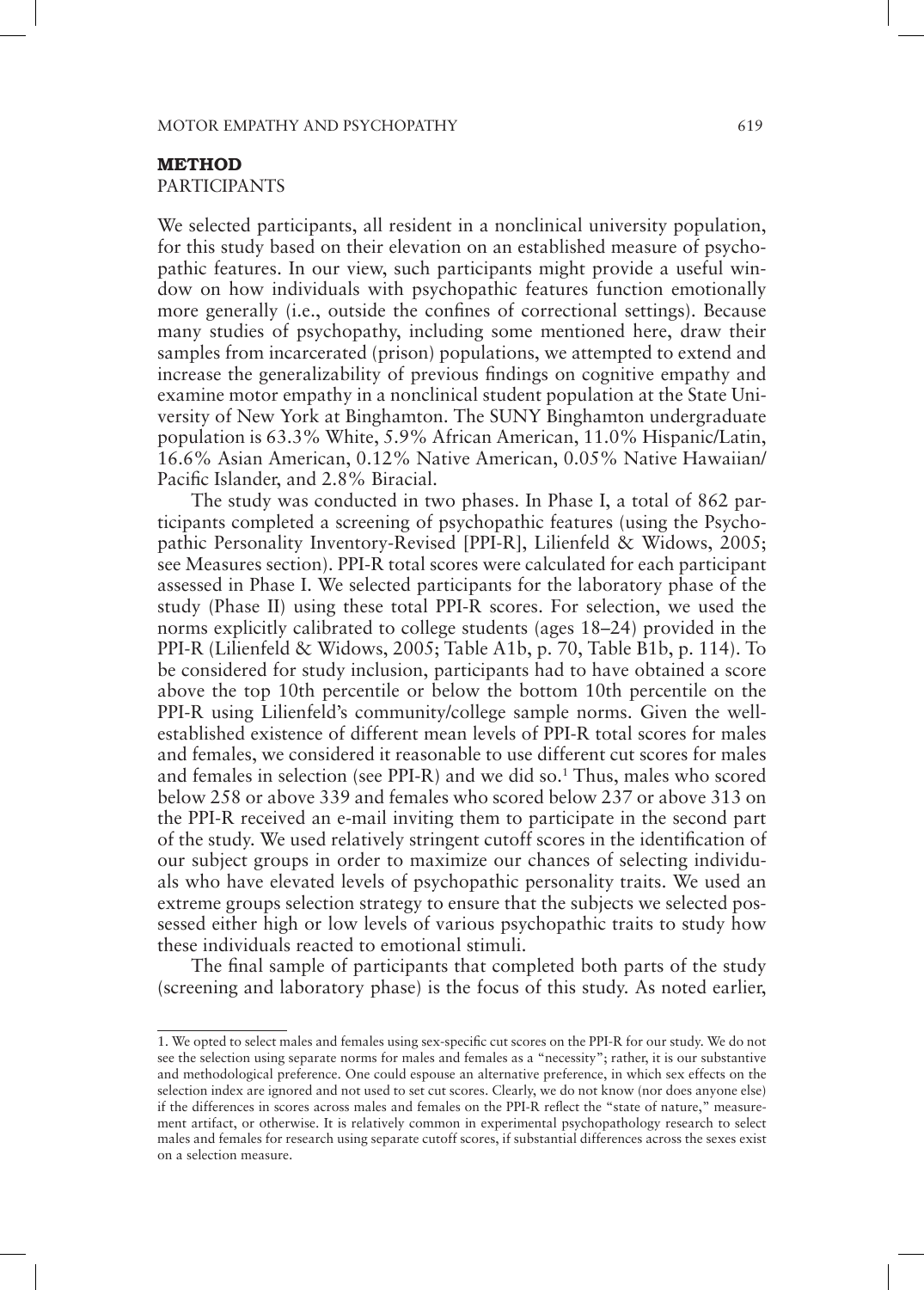we studied participants who met PPI-R cutting scores that identified the top 10th percentile and bottom 10th percentile per PPI-R norms for community (nonforensic) samples. Thus, the final sample that completed the laboratory phase of this study and are included in the analysis consisted of 47 participants. The high psychopathy group included 13 participants with a mean PPI-R score of  $3\overline{3}4.23$  ( $SD = 27.63$ ), and the low psychopathy group consisted of 34 subjects with a mean PPI-R score of  $222.03$  (*SD* =  $16.82$ ).<sup>2</sup> Participants overall ranged in age from 18 to 28 years with a mean age of 18.87  $(SD = 1.61)$  years. The sample consisted of 31 females  $(66\%)$ , 10 in the high psychopathy group, and 16 males (34%), 3 in the high psychopathy group. The majority of the participants described themselves as White (76.6%), with fewer describing themselves as Asian (14.9%), Black (4.3%), and other (4.3%). Due to technical difficulties with computer equipment and/or administration errors, we excluded three participants who did not have complete data available on primary task. Participants were not provided with any substantial honorarium or other incentive. Rather, those completing the laboratory phase of the study received only a small amount of research participation credit through the departmental subject pool system.

#### MEASURES

*Psychopathic Personality Inventory-Revised (PPI-R).* The PPI-R (Lilienfeld & Andrews, 1996; Lilienfeld & Widows, 2005) is a well-known and extensively used psychometric measure of psychopathic features. It contains 154 questions, answered using a 4-point Likert scale: 1 (*false*), 2 (*mostly false*), 3 (*mostly true*), and 4 (*true*). The inventory yields a total score, interpretable as a global index of psychopathy, as well as scores on eight subscales reflecting specific constituent traits. The subscales can also be summed into two broad factors. The PPI-I or Fearless Dominance Factor includes Social Potency, Stress Immunity, and Fearlessness subscales. The PPI-II or Impulsive Antisociality Factor includes Impulsive Nonconformity, Machiavellian Egocentricity, Carefree Nonplanfulness, and Blame Externalization subscales. The Coldheartedness subscale does not load on either of the factors and thus stands alone as a separate psychopathic trait. The PPI-R has substantial internal consistency ( $\alpha$ s range from .78 to .87 in a student–community sample) and test–retest reliability (*r*s range from .82 to .95).

*International Affective Picture System (IAPS).* The IAPS (Lang, Bradley, & Cuthbert, 2008) contains a well-known and extensively used set of normative emotional stimuli that range widely on the dimensions of valence, arousal,

<sup>2.</sup> In this study, a total of 862 people started Part I (screening), and 837 people actually completed all the questionnaires. Out of that initial pool, 158 participants were at or below the cutoff for the group of individuals with low psychopathic traits and 52 were at or above the cutoff for the group of individuals with high psychopathic traits (accounting for roughly 25% of the original screening sample). Attempts were made to solicit participation from all remaining eligible participants for this laboratory study. However, as is well known, for various reasons, not all participants who qualify for participation in a psychopathology study actually participate. For example, as noted in the text, we could provide only a modest incentive for the laboratory phase of the study, namely, a small amount of research pool participation credit, and perhaps this was insufficient as an incentive for many potential participants.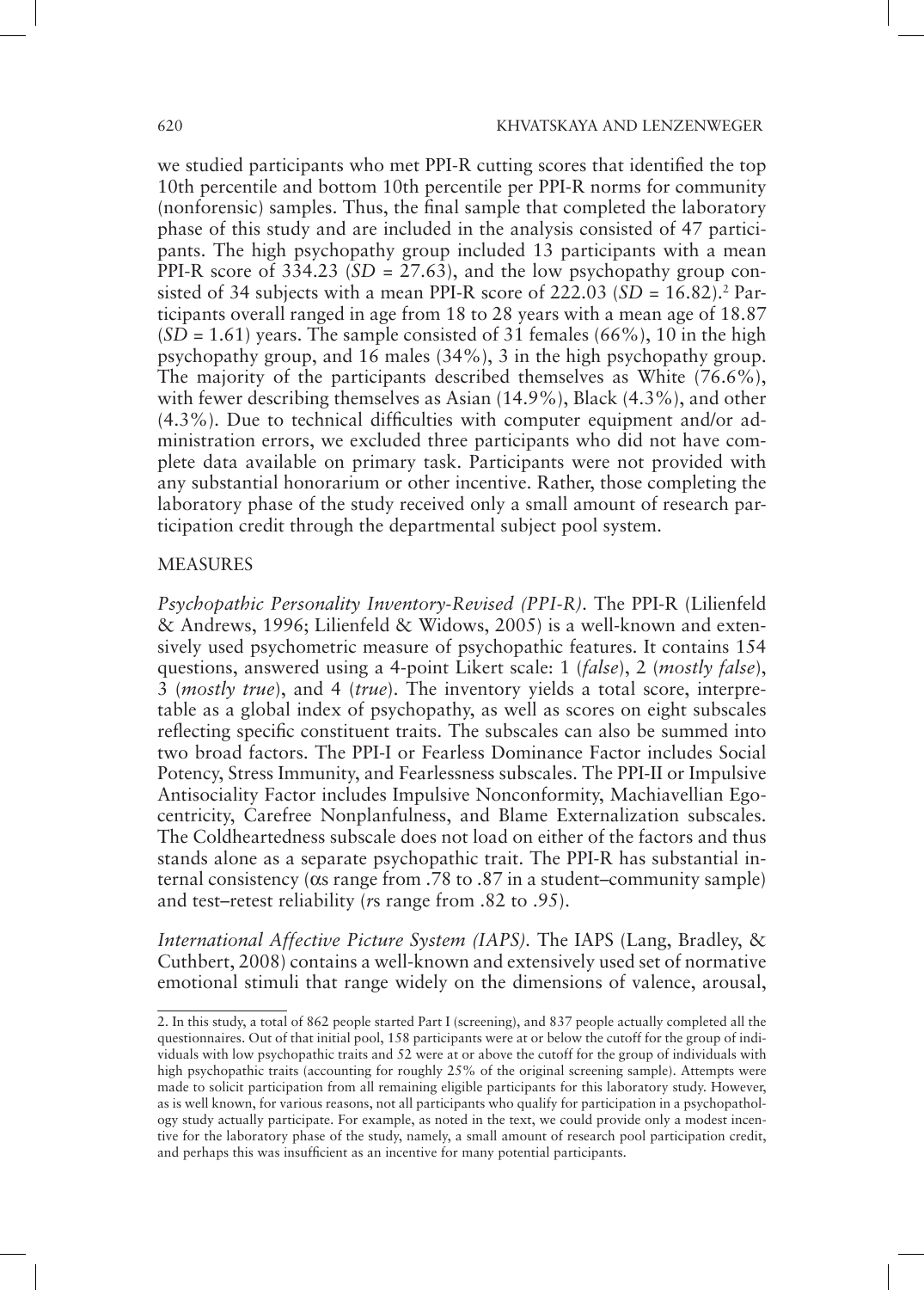and dominance. These images varied on type and intensity of emotion. The IAPS provides ratings for each picture on the valence scale (happy-unhappy), arousal scale (excited vs. calm), and dominance scale (controlled vs. in-control), each ranging from 1 to 9. The split-half coefficients for the valence and arousal dimensions were highly reliable for computer administration format (0.94 and 0.93, respectively). For this study, we used 10 positive (IAPS nos.: 8540, 8490, 8380, 8370, 4626, 4623, 2347, 2071, 1811, 1710), 10 negative (IAPS nos.: 9410, 9940, 9412, 2205, 2352.2, 6540, 9908, 9050, 2141, 9400), and 10 neutral (IAPS nos.: 7004, 7187, 7080, 7000, 7490, 5740, 7090, 7026, 2620, 5731) images. For positive pictures, the mean valence was 7.64 (*SD* = 1.56), the mean arousal was 5.66 (*SD* = 2.28), and the mean dominance was  $6.04$  (*SD* = 2.03). For negative pictures, the mean valence was 2.09 (*SD* = 1.47), the mean arousal was 6.25 (*SD* = 2.11), and the mean dominance was  $3.17$  (*SD* = 2.12). For neutral pictures, the mean valence was 5.30 (*SD* = 1.23), the mean arousal was 2.48 (*SD* = 1.93), and the mean dominance was 6.39 (*SD* = 2.01). Extensive descriptions of the stimuli, which were developed with support from the National Institute of Mental Health, can be found at http://csea.phhp.ufl.edu/Media.html.

*Computer Expression Recognition Toolbox (CERT).* The CERT (Littlewort et al., 2011) is a software program/tool for real-time fully automated coding of facial expression. It provides sufficiently accurate estimates of facial expression using the FACS, one of the most widely used expression coding systems, developed by Ekman and Friesen (1978). For example, smile detector outputs measured with the CERT program correlated highly (*r* = .89) with human judgments of smile intensity. The accuracy rate of CERT program performance for categorizing facial expressions in a seven-alternative forced-choice test was 87.21%, and on a spontaneous facial expression dataset the CERT achieved an accuracy rate of nearly 80%. One methodological benefit of the CERT approach is that it uses what is essentially a counting procedure via algorithms, as opposed to a rating approach implemented by human judges. It uses a set of 10 facial features to recognize and estimate the intensity of Action Units defined by FACS, which is then used to implement a set of seven basic emotion detectors and neutral expression, scored from 0 to 1 in intensity. There is also preliminary evidence of concurrent validity with EMG; that is, CERT outputs are significantly correlated with EMG measures of zygomatic and corrugators activity.

## STATISTICAL ANALYSES

Given our use of the extreme groups design, we used nonparametric statistical testing (Mann–Whitney procedure) to compare mean levels of performance for the two subject groups on the dependent variables of interest. We hypothesized that the high PPI-R participants would display emotion on their faces that was *less* congruent with what they were viewing as contrasted, in general, with the low PPI-R subjects. Our central hypothesis concerned *negative* emotional stimuli, such that the psychopathic participants would display emotion on their faces that was less congruent with the negative emotional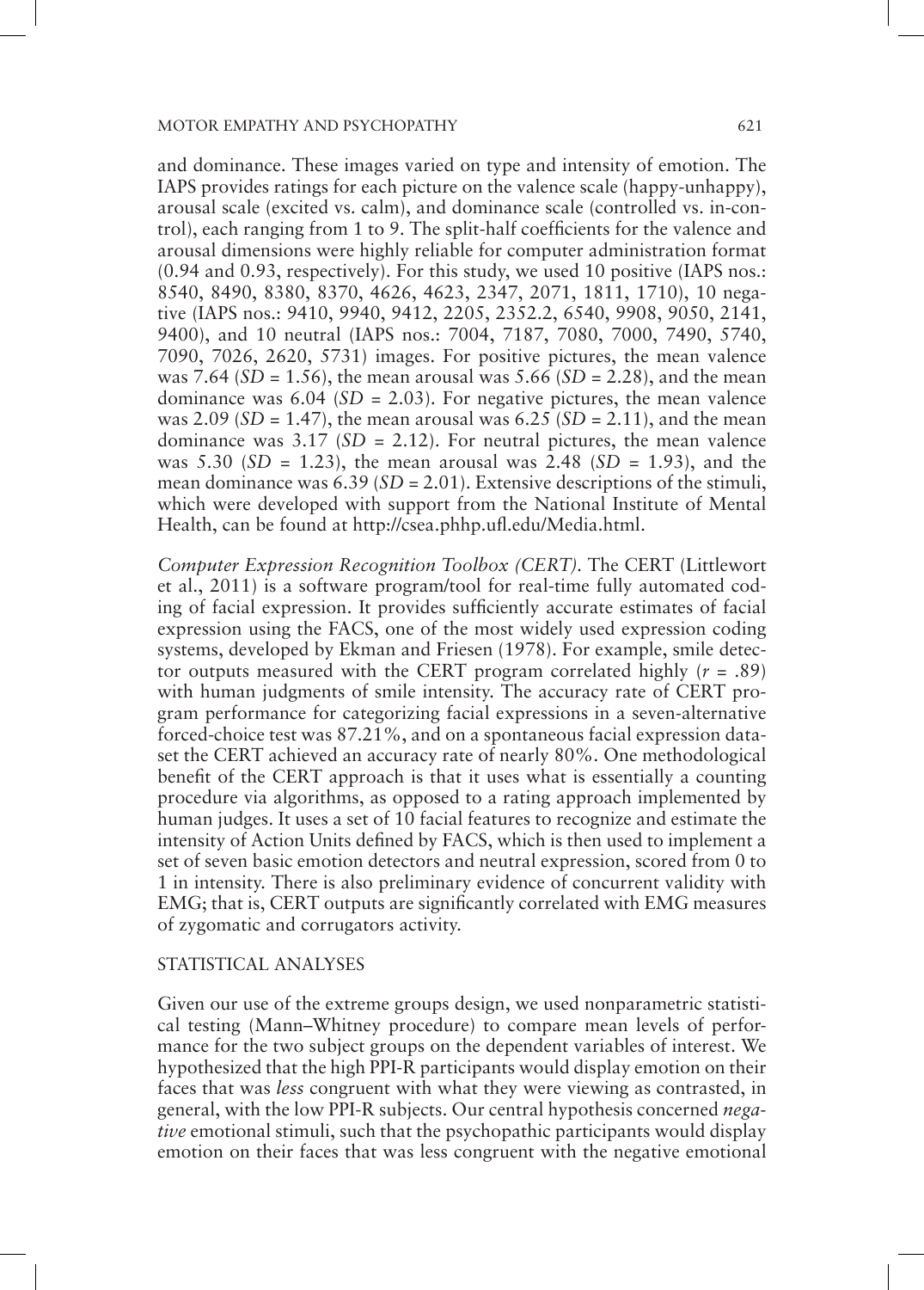stimuli they were viewing (i.e., their congruence score for negative stimuli would be smaller than that found for the low PPI-R subjects). Statistical tests were conducted using a two-tailed procedure; Cohen's *d* was used as an effect size measure. Although neutral IAPS stimuli were included in the visual presentations seen by the participants, our hypotheses regarding congruence concerned valenced stimuli (positive vs. negative), and therefore the present report does not concern the facial emotion of the participants while viewing neutral stimuli. The neutral stimuli were addressed in the cognitive empathy assessment that focused on the ability of the participants to correctly identify positive, negative, and neutral emotions as depicted in the IAPS stimuli. In supplemental individual difference (correlational) analyses, we used both Pearson and Spearman correlations to evaluate associations.

#### **PROCEDURE**

As noted, this study was conducted in two phases. In Phase I, interested participants received a computer link to complete the PPI-R online. In Phase II, selected participants were invited to attend a laboratory research session, and all who participated were tested in a comfortable and conventionally lighted laboratory room in the Laboratory of Experimental Psychopathology at SUNY-Binghamton. The Phase II laboratory session lasted approximately 45 minutes. After completing the consent form, participants were asked to simply view a series of photographic images (IAPS stimuli) on a computer screen while they were being videotaped. They were not asked to do anything with the images at this point. Each IAPS image appeared on the screen for 3 seconds. To prevent carryover of emotions from one image to the next (a common methodological consideration), after each image was shown, the participants were asked to solve a simple math problem that appeared on the screen for 5 seconds. The presentations of the IAPS images were counterbalanced in terms of valence. After completing the visual image task, participants were asked to again view the 30 images and for each one select the emotion depicted in each picture they had previously viewed—emotion identification task (i.e., cognitive empathy task). At this time, participants chose how long they viewed each image by pressing the "next" arrow when ready to go on to the next image. In this task, all participants viewed the images in the same order. Participants were then thanked for their participation and dismissed. Several participants who asked about the purpose of the experiment after completion received a debriefing of what the task was measuring. No information was provided regarding what personality traits were used for subject selection for the second phase of the study. This was done in order to (a) shield the participants from falsely inferring what subject group they might be in and (b) avoid the possibility of unnecessarily fueling a potentially self-fulfilling prophecy regarding psychopathic personality features in the study participants. The latter concern was guided by the reality that the PPI-R (like all self-report inventories) is necessarily fallible as a psychometric instrument and will necessarily generate some classification errors; thus, classifications are not made with perfect certainty. The participants were told they would be able to receive additional information about the study results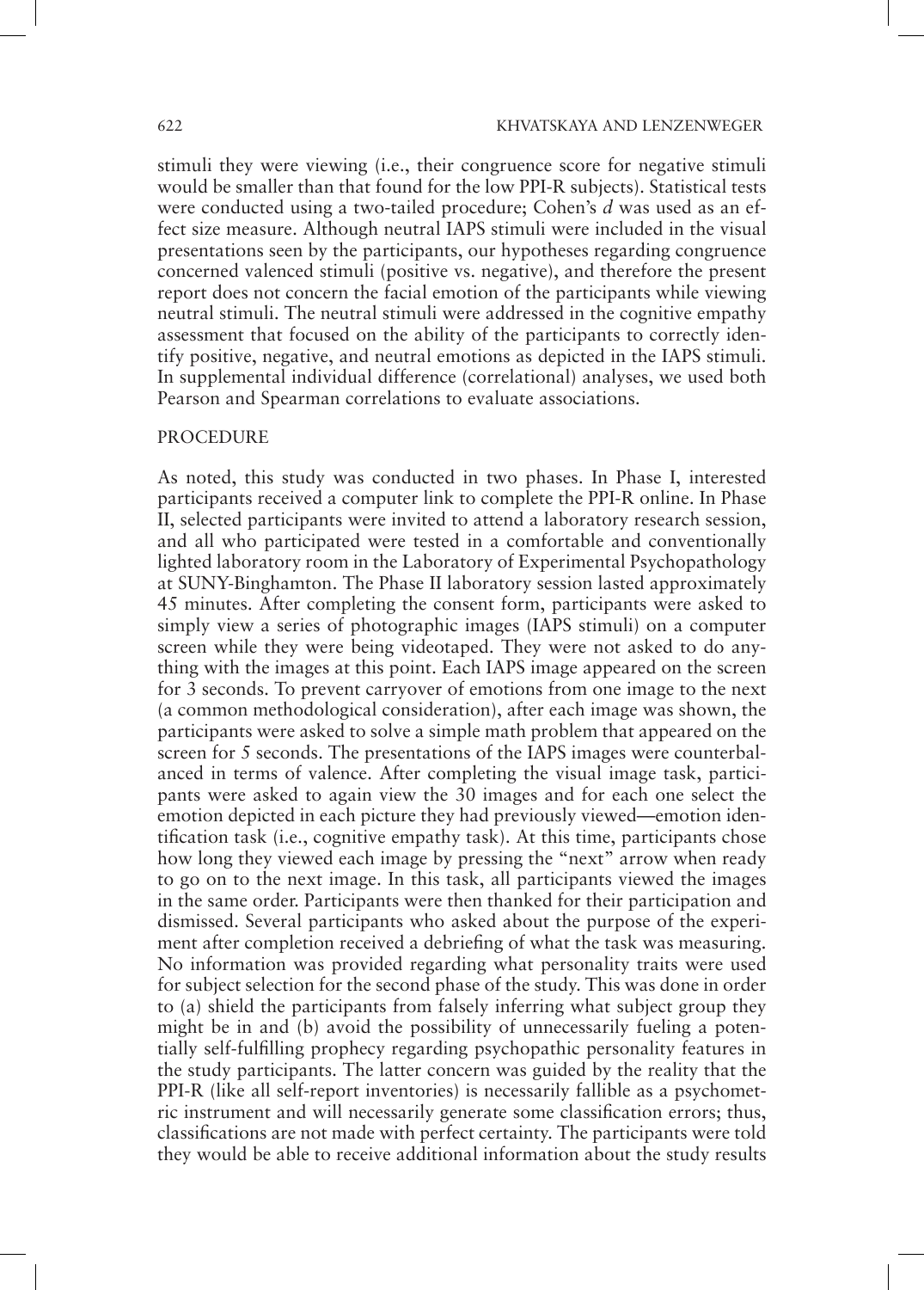after data collection was completed. All participants completed the study, no one withdrew from participating in the experiment during the protocol, and no complications arose. This study and all procedures were reviewed and received prior full approval from the SUNY-Binghamton Internal Review Board.

#### DATA EXTRACTION AND REDUCTION

#### MOTOR EMPATHY

To examine the differences in motor empathy between the two groups, we calculated the mean score for each of the classified emotions (joy, surprise, anger, contempt, disgust, fear, sadness, neutral) expressed on the face of the participant across the IAPS stimuli (10 positive, 10 negative, and 10 neutral). We also calculated a mean negative emotion by averaging the intensity of five negative emotions, namely, anger, contempt, disgust, fear, and sadness. In what follows, unless otherwise specified, when we refer to "negative emotion," it is the mean (average) intensity of these five negative emotions. Thus, each participant had a score for joy, surprise, and negative emotion expressed in response to the positive, negative, and neutral IAPS images. Given that surprise, as an emotion, is less clearly demarcated than joy and the negative emotions, we do not report on the surprise ratings in this set of analyses. It is unclear how surprise might relate to empathy, and we sought to avoid unsupported interpretations of the results related to the emotion of surprise. Next, we computed the degree to which the emotion shown on the participant's face was congruent with the emotion known to have been displayed in the IAPS stimuli viewed. Thus, we expected a predominantly positive emotional facial display relative to negative emotion when a participant was viewing a positive IAPS stimulus and a predominantly negative emotional facial display relative to positive emotion when a participant was viewing a negative IAPS stimulus. For example, a participant was said to display "congruent" emotion for negative pictures, or negative congruence, when the intensity of expressed negative emotion was *greater than* the intensity of expressed emotion of joy when viewing negative images. In this example, a higher congruence score indicates that experienced negative emotion is more intense than experienced emotion of joy in response to negative images. A lower congruence score indicates that there is little difference between positive and negative experienced emotions in response to negative images. The congruence scores were calculated at a *within-person* (individual) level. Congruence scores are therefore based on the differences of the two emotion scores for each person. They are no overall group-derived scores because we were not simply comparing individuals with high psychopathic traits to normal individuals in terms of displayed emotion, but rather we were specifically interested in congruence between stimuli viewed and emotions expressed *within* each participant in terms of positive and negative emotion. In short, we used each participant's own levels of emotional expression to indicate what emotion the participant felt most intensely when looking at a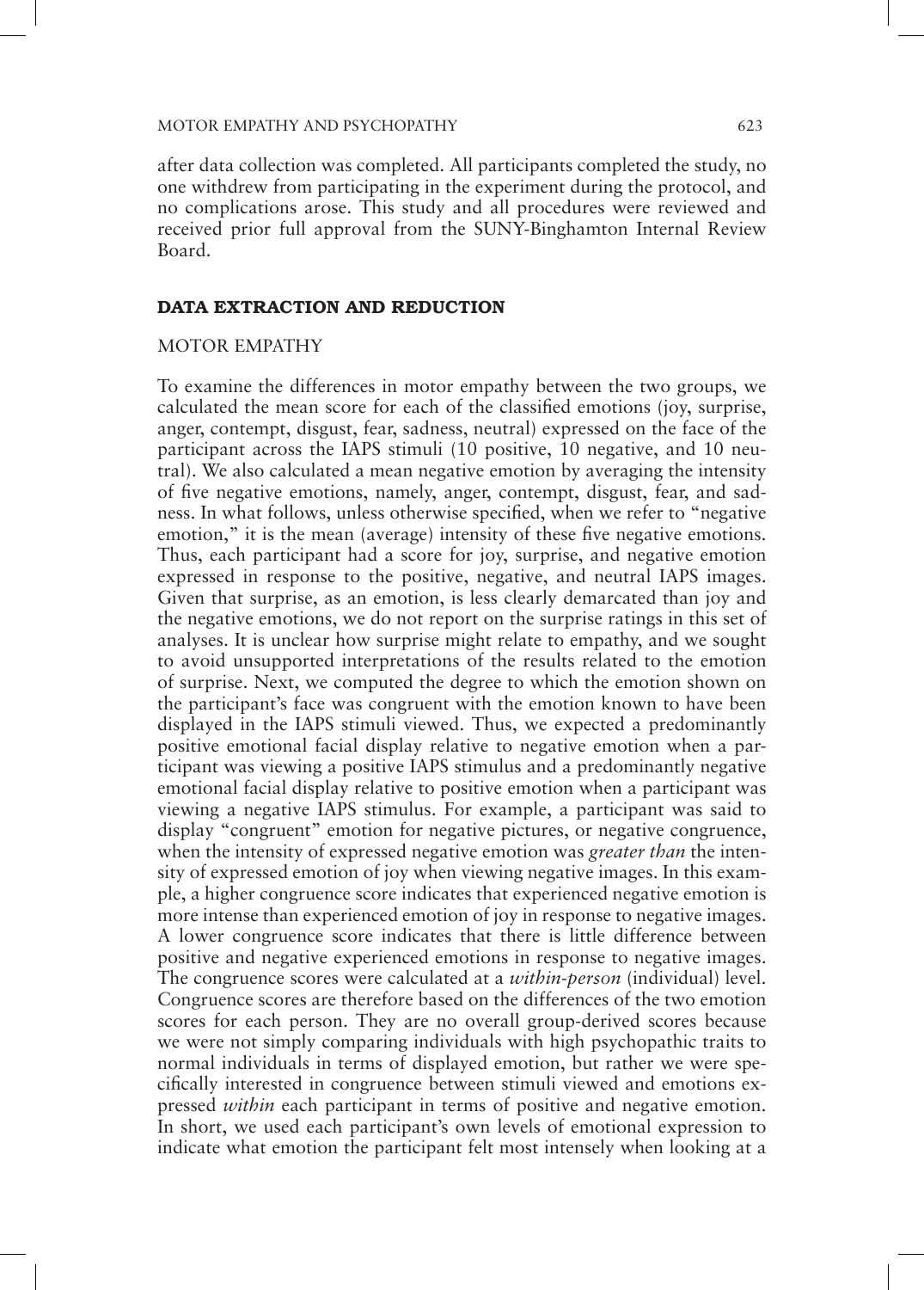particular image, and our congruence score analysis captured that element of the individual's performance.

# COGNITIVE EMPATHY

One way of measuring *cognitive empathy* was to assess accuracy in correctly identifying the emotion displayed in a given image (from here on referred to as "identification task"). As part of the questionnaires that participants completed after the motor empathy task, they were asked to again view the 30 images they saw previously and indicate what emotion they identified in the image. Participants were allowed to view the image for as long as they liked. They were asked to choose one of the emotions: anger, contempt, disgust, fear, joy, sad, surprise, or neutral. Bradley and Lang (2007) provide a list (Table 2.2, p. 36) of the most frequent specific emotion descriptors selected when viewing different picture contents in the IAPS; this list was used to assign an emotion to each image used, and that emotion was considered as the correct response. For some of the images, several different emotions (choices) were considered correct based on the Bradley and Lang table. We used this information to calculate an accuracy score for each group of images (negative, neutral, positive) for our participants.

# RESULTS

Our sample contained men and women. Therefore, because there are sex differences across some psychopathic behaviors, we used a two-way ANOVA to test the effect of sex on the primary dependent variables (congruence of emotion scores). There were *no* main effects for sex for negative congruence or positive congruence. Moreover, there were *no* significant interactions between PPI-R group and sex for these same variables. Highly similar results were found using a nonparametric analysis approach as well. The data were collapsed across sex to examine the differences between the two groups: individuals high and low on psychopathic traits.

# PRIMARY GROUP ANALYSES: MOTOR EMPATHY (EXPRESSED EMOTION IN RELATION TO EMOTIONAL STIMULI)

We were specifically interested in the performance of the high psychopathic traits study participants in relation to negative IAPS stimuli, as noted previously. We tested our a priori hypotheses using nonparametric Mann–Whitney *U* tests. A nonparametric statistical testing approach was used because our subject groups were defined at the end (tail) regions of the PPI-R score distribution (i.e., the full range of PPI-R scores was not used to construct study groups). Using the congruence scores computed as noted, we compared the two groups in terms of their expression of negative or positive emotion when viewing negative or positive emotion valenced images, respectively. These results are presented in Table 1. There was a statistically significant difference (effect size:  $d = .61$ ) between the two groups on the negative congruence score, that is, the difference in intensity of negative emotion versus joy when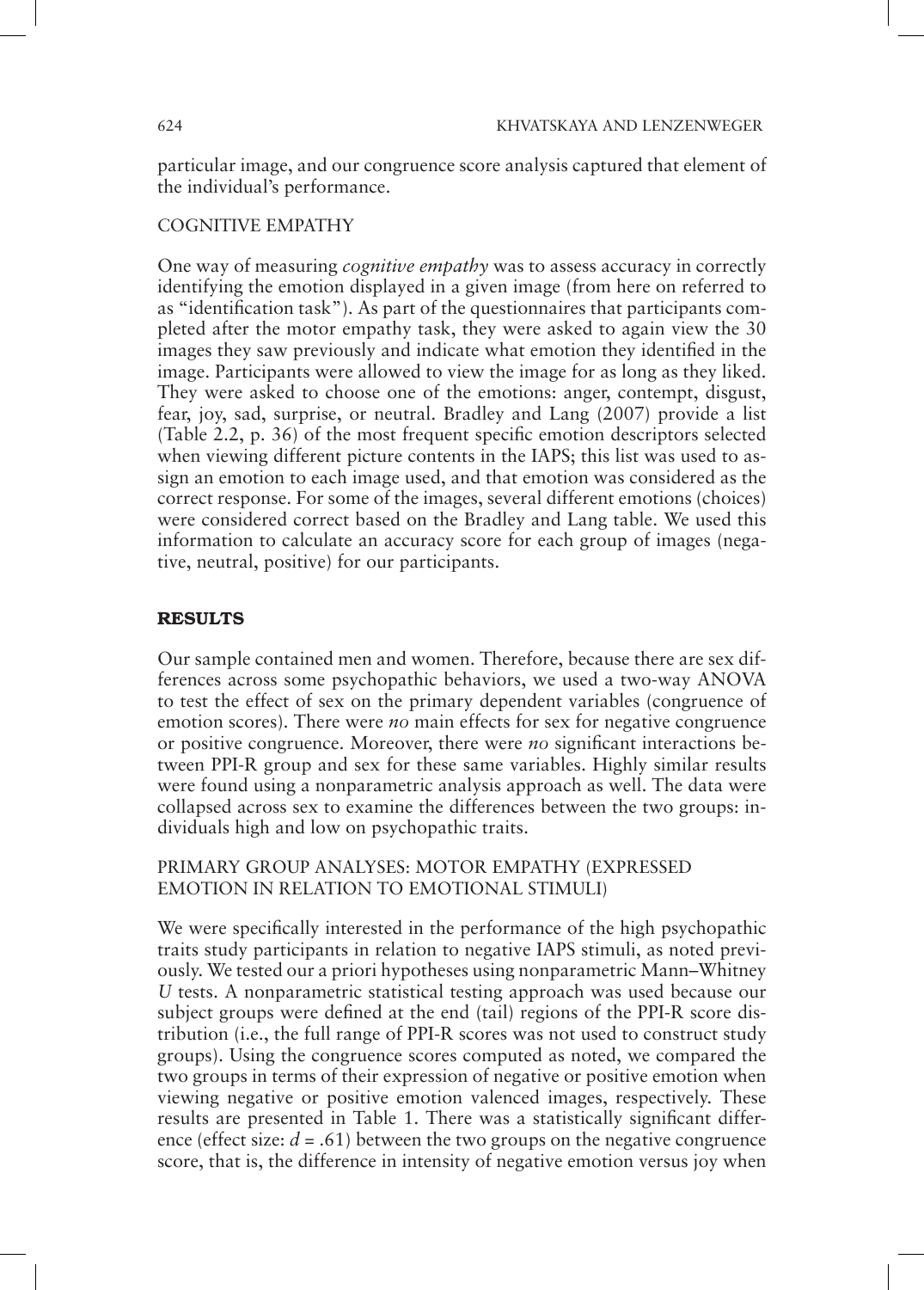| Congruence Measure                            | High PPI-R Group Low PPI-R Group |      |         | U    | z   | D        | d    |     |
|-----------------------------------------------|----------------------------------|------|---------|------|-----|----------|------|-----|
|                                               | $(n = 13)$<br>$(n = 34)$         |      |         |      |     |          |      |     |
|                                               | M                                | SD.  | M       | SD   |     |          |      |     |
| Negative vs. Positive for Negative<br>Stimuli | .065                             | .040 | .090    | .043 | 138 | $-1.974$ | .048 | .61 |
| Positive vs. Negative for Positive<br>Stimuli | $-.067$                          | .039 | $-.079$ | .068 | 168 | $-1.260$ | .207 | .23 |

**TABLE 1. Motor Empathy Congruence Scores in Relation to Negative or Positive Valenced Emotional Images**

*Note.* PPI-R = Psychopathic Personality Inventory–Revised. *U* = Mann-Whitney *U* test statistic. *z* = *z* value corresponding to the *U* statistic.  $p =$  probability level (two-tailed) for *z* value.  $d =$  effect size measure (Cohen's *d*). Negative refers to mean negative emotion (anger, contempt, disgust, fear, and sadness); positive refers to positive emotion (joy).

viewing negative images. When viewing negative stimuli, individuals who were high on psychopathic traits demonstrated significantly less differentiation between experience of negative versus positive emotions than persons who were low on psychopathic traits. This was in accord with our central hypothesis for the study. However, there were no significant group differences in expression of positive emotion (i.e., joy) when viewing positive images. As mentioned previously, the emotion of surprise was not included in the analyses due to its ambiguity in relation to how it is best classified.

In addition to examining the relative emotional performance within each subject (i.e., the congruence scores), we also compared the intensity of experienced negative and positive emotions displayed on the subjects' faces when they were looking at negative and positive images across the high psychopathic and low psychopathic feature groups. In this comparison, the two groups of subjects were contrasted at the interindividual level of analysis. The results of these interindividual contrasts (see Table 2) were similar to those obtained using the within-subjects approach described above results. When viewing negative images, individuals in the high psychopathic group exhibited significantly smaller intensity of experienced negative emotions than individuals in the low psychopathic group ( $U = 133$ ,  $z = -2.093$ ,  $p =$ .036,  $d = .75$ ).

## SUPPLEMENTARY INDIVIDUAL DIFFERENCE ANALYSES WITH PPI-R AND MOTOR EMPATHY

We supplemented our primary group differences analysis using a correlational approach to examine individual differences in psychopathy in relation to our motor empathy data. Correlational analyses allowed us to look at the variation present on the PPI-R across the high and low psychopathic individuals more sensitively, for example, by examining relationships between specific traits and empathy, taking individual differences into account. We focused on the negative congruence scores (negative emotion minus joy while viewing negative stimuli) in these analyses. We correlated the negative congruence score (negative emotion minus joy) with the PPI-R total score as well as the two major PPI-R factors known as Fearless Dominance and Impulsive Antisociality. Given our subject selection strategy and its possible impact on distributional assumptions, we evaluated these associations using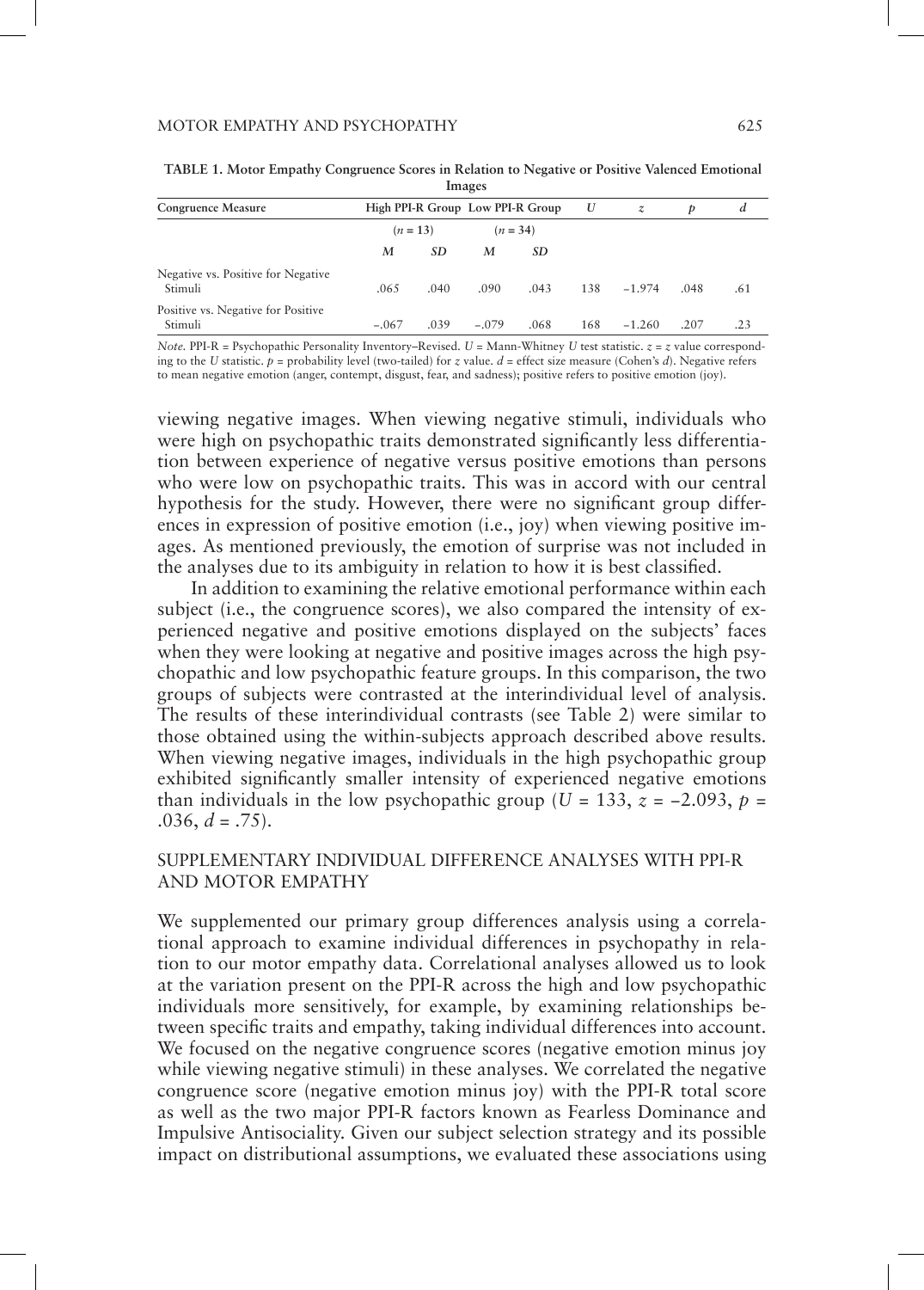| <b>Emotion Expressed</b>                               |            | High PPI-R<br>Group |            | Low PPI-R<br>Group |     | $\mathcal{Z}$ | Þ    | d   |
|--------------------------------------------------------|------------|---------------------|------------|--------------------|-----|---------------|------|-----|
|                                                        | $(n = 13)$ |                     | $(n = 34)$ |                    |     |               |      |     |
|                                                        | M          | SD                  | M          | SD                 |     |               |      |     |
| Negative emotions in response to negative stimuli .076 |            | .039                | .104       | .037               | 133 | $-2.093$      | .036 | .75 |
| Positive emotions in response to negative stimuli      | .079       | .036                | .106       | .040               | 139 | $-1.950$      | .051 | .71 |
| Negative emotions in response to positive stimuli      | .011       | .013                | .014       | .017               | 148 | $-1.736$      | .083 | .21 |
| Positive emotions in response to positive stimuli      | .012       | .019                | .026       | .042               | 192 | $-0.690$      | .490 | .24 |

**TABLE 2. Motor Empathy Scores Across the Two Subject Groups in Relation to Negative or Positive Valenced Emotional Images**

*Note.* PPI = Psychopathic Personality Inventory-Revised. *U* = Mann-Whitney *U* test statistic. *z* = *z* value corresponding to the U statistic.  $p =$  probability level (two-tailed) for *z* value.  $d =$  effect size measure (Cohen's *d*). Negative emotions refers to mean negative emotion (anger, contempt, disgust, fear, and sadness); positive emotion refers to the positive emotion (joy).

*both* the Pearson product-moment correlation coefficient (*r*) and Spearman's rho (ρ). The two sets of correlational results were highly comparable. The negative congruence score of interest correlated (Pearson, Spearman) significantly (two-tailed) with the total PPI-R score  $(r = -.30, p = .038; p = -.29,$ *p* = .051), PPI-R Fearless Dominance (*r* = −.29, *p* = .05; ρ = −.32, *p* = .028), and PPI-R Impulsive Antisociality ( $r = -.29$ ,  $p = .05$ ;  $p = -.26$ ,  $p = .08$ ). These individual difference results accord well with the group difference results and indicate that both of the major factors underlying the PPR-R are associated with the negative congruence score. The correlations of the motor empathy score in relation to the specific subscales of the PPI-R were also examined in a supplemental set of analyses, and those results are contained in the appendix. In short, the only significant associations were found for the negative congruence score in relation to PPI-R impulsive nonconformity (*r* = −.33, *p* = .022; ρ = −.38, *p* = .009) and PPI-R social potency (*r* = −.27, *p* = .063; ρ = −.32, *p* = .031); the motor empathy score was *not* related significantly to the PPI-R Coldheartedness subscale for either form of correlation (*r* = −.19, *p* = .201;  $p = -.19, p = .205$ ).

#### COGNITIVE EMPATHY (ABILITY TO IDENTIFY EMOTION)

While motor empathy (specifically emotional congruence) was the main focus of this study, we were also interested in the differences in the participant groups in performance on a cognitive empathy task. It was important to establish that the high psychopathic features participants did not differ from the low psychopathic features participants in their ability to identify positive, neutral, and negative emotions. There were *no* significant differences between individuals who were high versus low on psychopathic traits on the total score for this IAPS-based emotion identification/cognitive empathy task (Mann–Whitney *U* = 213.00, *z* = −0.192; *p* = .847, two-tailed). This result is in line with past research and suggests that individuals who are high on psychopathic traits are as accurate as individuals low on psychopathic traits in identifying (not experiencing) others' emotions. All of the valenced IAPS images (positive and negative) contained faces of actors depicting emotion as well as some contextual or situational cues.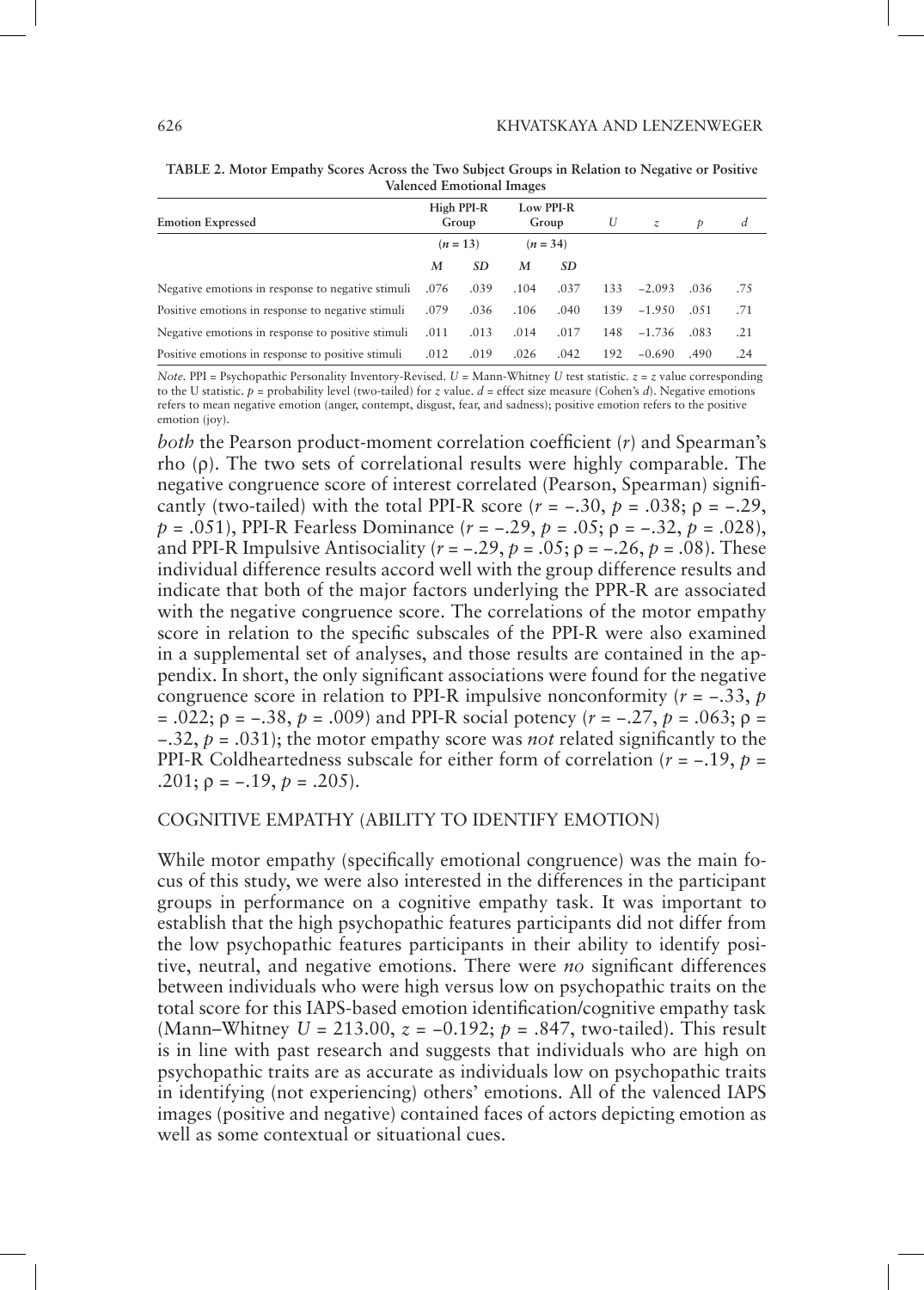#### DISCUSSION

The present study examined differences in cognitive and motor empathy between individuals who are high and low on psychopathic traits. We defined these individuals as scoring in the top or the bottom 10th percentile on the Psychopathic Personality Inventory-Revised, a well-known and psychometrically sound measure of psychopathic features. The present study is the first, to our knowledge, to assess motor empathy in psychopathy using facial expressions as a way of measuring emotions felt or expressed. Our findings suggest that individuals high on psychopathic traits may not have difficulty reflecting experiences of joy and happiness in others (as depicted in the IAPS images). However, these same individuals do not show congruent negative emotions, such as anger, fear, contempt, disgust, or sadness, as clearly as people low on psychopathic traits when looking at others experiencing painful or threatening events. Our individual difference analyses are also supportive of higher levels of PPI-R–assessed psychopathic features being associated with motor empathy deficits. Finally, an interindividual (between-groups) analysis of the motor empathy task performance was consistent with our congruence (within-subjects) analysis of the laboratory performance of our subjects.

These laboratory results accord well with what is known clinically about psychopathy. It has long been seen by clinicians and sophisticated observers of psychopathy (e.g., Cleckley, 1976; Hare, 2003; Lilienfeld & Andrews, 1996; Lykken, 1995; McCord & McCord, 1964; Patrick et al., 2009) that these individuals have a different experience of emotions (shallow affect), specifically ones that are centered around other people (lack of empathy).<sup>3</sup> The present study contributes empirical data indicating that not only do individuals with psychopathic traits experience different physiological arousal in response to negative emotions of others (affective empathy), but they also do not exhibit facial expression, vocalization, posture, and movement (motor empathy) that reflect these negative feelings in response to others' feelings as low psychopathic features individuals would.

The present study has several strengths. First, it assessed motor empathy using a nonintrusive, objective, automated (computerized) laboratory measure of experienced affect. As a method, it might be better at distinguishing true emotion from general arousal, for example, in comparison to results obtained using skin conductance response. The data were also derived in a counting manner consistent with ratio measurement rather than through a human rating system/approach (see Lenzenweger [2010] on the merits of a counting rather than a rating approach). A vast amount of research on facial expressions suggests that this general methodological approach is a rigorous and valid one for detecting what the individual is actually feeling in response

<sup>3.</sup> In this sample, while we were not focused on self-reported empathy, we did include a self-report measure of affective empathy known as the Interpersonal Reactivity Index (IRI; Davis, 1980, 1983). We found a significant negative relationship between the Coldheartedness subscale of the PPI-R and the score on theIRI, as well as two subscales of the IRI, Perspective-Taking and Empathic Concern. Such associations accord well with the clinical impressions and theoretical positions that suggest diminished empathy among psychopathic individuals.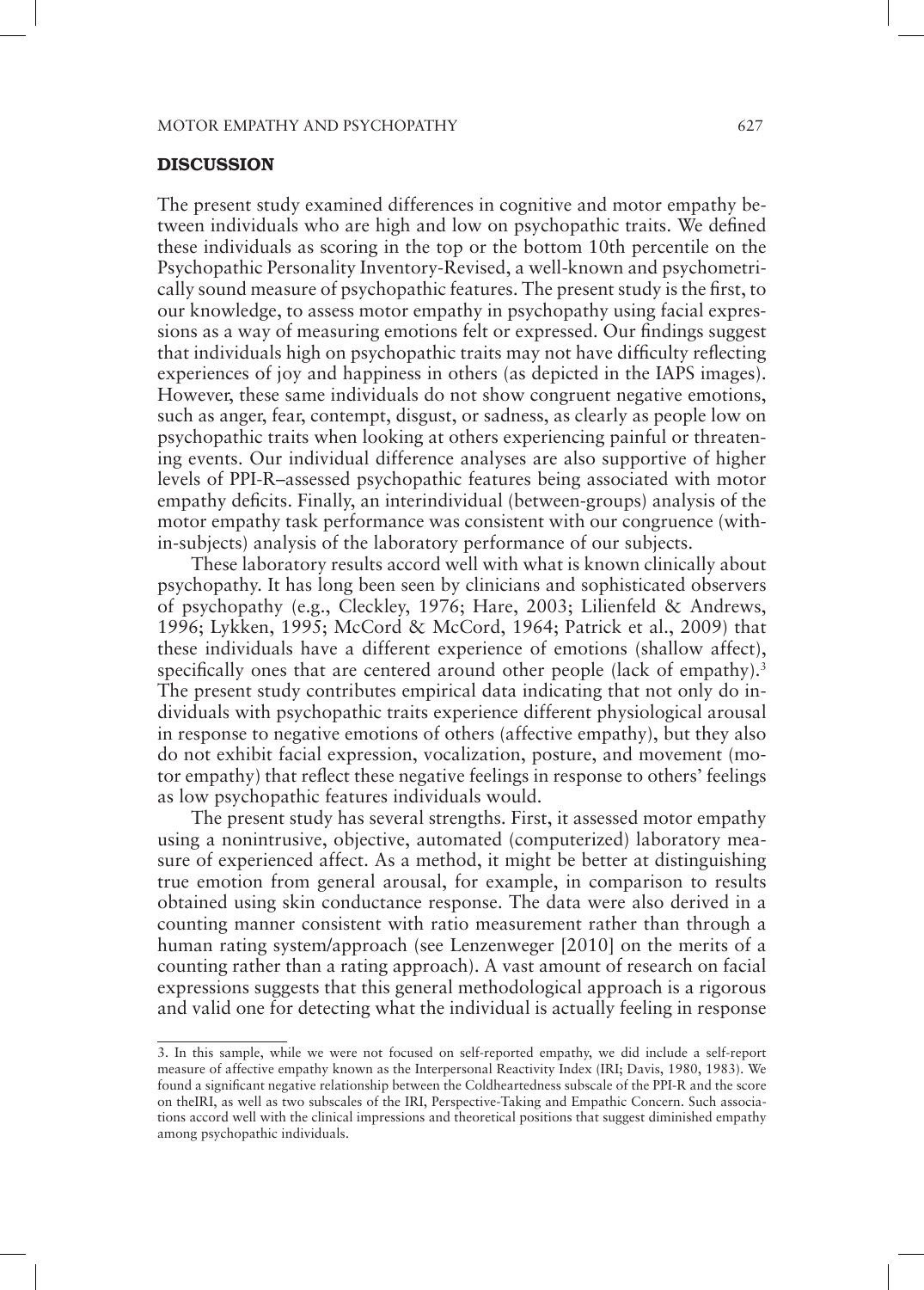to others' feelings (Dimberg, Thunberg, & Elmehed, 2000; Keltner & Ekman, 2000). In addition, using images drawn from the well-known IAPS catalog, which depicted emotionally valenced scenes, allowed us to more closely simulate real-life experiences. Thus, the use of such ecologically rich stimuli enhances the probability that the group differences that we observed are compelling, perhaps even genuine, deficits present in highly psychopathic individuals. Lastly, looking at psychopathic traits in the low psychopathic features population can help us better understand this disorder as it occurs more generally (outside of correctional populations). Consideration of the current findings together with past research suggests that empathy deficits are clearly prominent in relation to the psychopathy construct irrespective of the population from which the psychopathic individuals were drawn.

#### LIMITATIONS, REFINEMENTS, AND FUTURE DIRECTIONS

A limitation of the present study is the relatively small sample size, particularly for the high psychopathic features group. The number of people who scored in the top 10th percentile on the PPI-R was rather small (by definition), even though we screened more than 800 people for possible inclusion given the distribution of PPI-R total scores. This was an initial study in this area suggesting that motor empathy deficits are linked to negative emotional stimuli. The results accord well with a broader body of evidence suggesting that psychopathy is associated specifically with deficits in processing and experiencing negative emotions. Another methodological consideration is the specificity of motor empathy deficits to psychopathy. It would be important in future research to include another comparison group that might have some deficiencies in affective experiences in order to evaluate specificity issues. For example, individuals with schizoid personality disorder often present as deeply detached and exhibit flat emotional experiences (American Psychiatric Association, 2013). Comparing the high psychopathic group to a schizoid group would help to clarify whether the observed deficits are specific to psychopathy.

We used the classic extreme groups research strategy to explore this problem in this study. It is a recognized method for gleaning an initial impression of the presence (or lack thereof) of an effect. The principal concern with the classic extreme groups strategy is that it may *overestimate* the correlation between the grouping variable (e.g., nonpsychopathic vs. psychopathic group membership) and the dependent variable of interest. Preacher, Rucker, MacCallum, and Nicewander (2005) stated that the extreme groups approach is a valuable tool for discovering the presence and the direction of an effect when the researcher has limited resources. Due to some limitations of the CERT, the facial recognition program that we used, one step of the data preparation had to be done manually for each participant, which greatly increased the cost of research, in terms of time. While we are aware of cautionary commentary on the extreme groups design (Preacher et al., 2005), we see our use as being legitimate per their commentary. Moreover,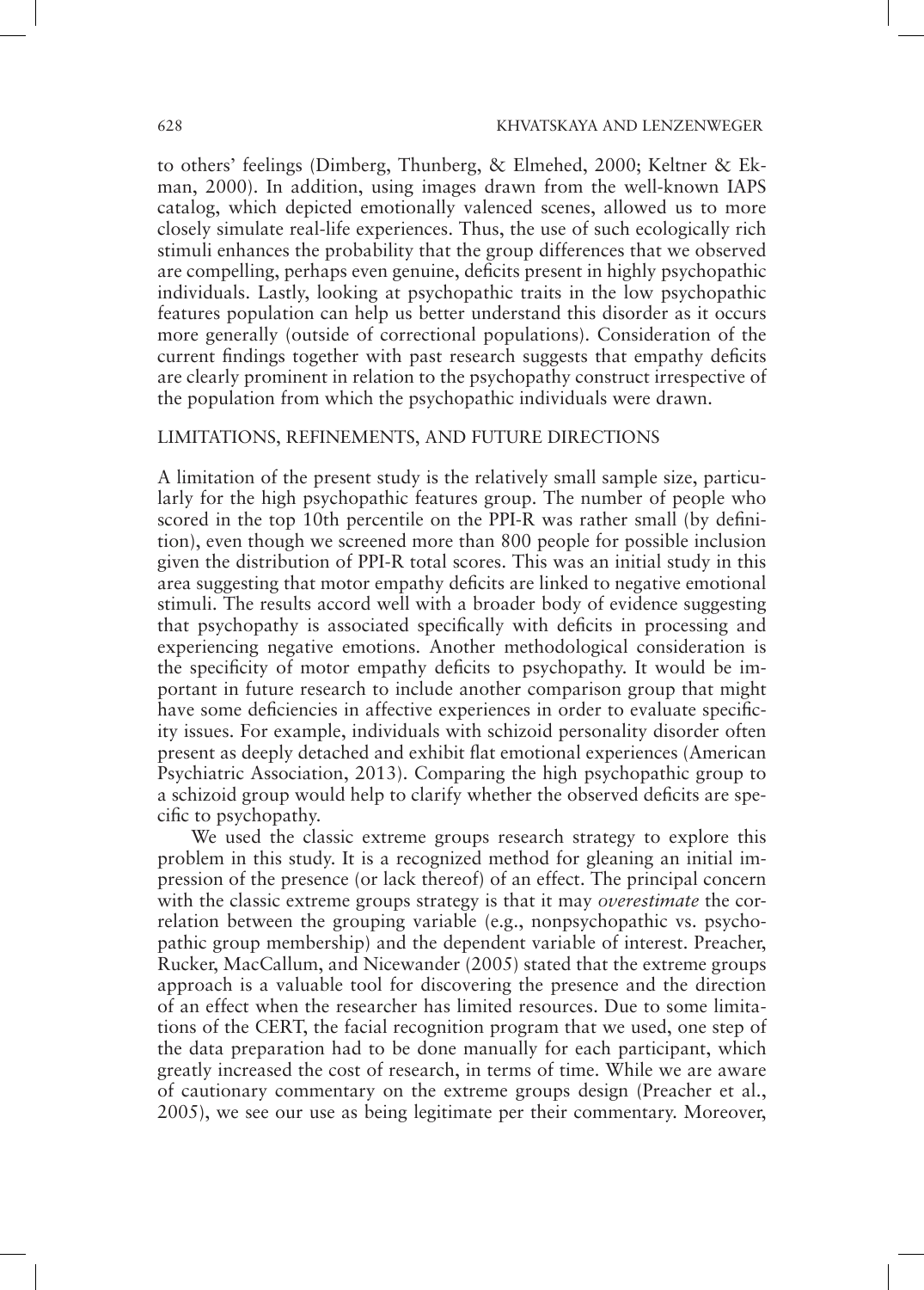we see our approach as consistent with the long tradition of exploratory (hypothesis-generating) research in psychopathology and individual differences that has used the extreme-groups design (e.g., Kagan on temperament [Schwartz, Snidman, & Kagan, 1999]; Buchsbaum, Coursey, & Murphy [1976] and the biochemical high-risk paradigm; Lenzenweger [1994, 2010] and the psychometric high-risk paradigm). Nonetheless, there is the possibility that the association between the grouping variable in this study (i.e., group membership) and our dependent variables may be somewhat overestimated. This is an empirical question, and only additional empirical research could settle this issue. Finally, it is always possible that an observed effect has arisen by chance in a study, and therefore we encourage replication efforts in this area (with, ultimately, a meta-analytic synthesis of the findings across all studies; see Rosenthal, Rosnow, & Rubin [2000]).

Using additional measures of emotions might help us gain a more precise understanding of the deficits in empathy and affective experiences in psychopathy. For example, obtaining *f*MRI data with facial expression data might aid us in understanding brain activity or responses in a psychopathic individual when he or she is in the presence of another individual in an emotional state. In this, way we might be able to describe neurological deficits that prevent detection of emotion and which result in failure to experience emotion.

While psychopathic individuals will probably experience emotions similar to others when something generally good happens (benefits the majority of people), their experience of positive emotion, such as love, will be very different from what low psychopathic features individuals experience because this emotion, at least in part, revolves around the object of love and not the self. Similarly, psychopathic individuals might experience similar anger when the reason for anger concerns them; they might not experience the same anger as that found in low psychopathic features individuals when an offense is directed toward an individual other than the self (a friend, family member, and so on).

A question that flows from these results concerns how psychopathic individuals can function as well as they do given these deficits. It would be interesting to understand how these individuals learn to identify emotions that others experience without understanding the meaning of these emotions. How do psychopathic individuals come to learn appropriate ways to act in emotional situations? That is, what cues do they use to appear "normal," without the ability to rely on internal cues, physiological and cognitive? Having more knowledge about how psychopathic individuals function and relate to the world will be helpful in finding effective methods of treating this disorder. We offer our results as suggestive regarding the nature of empathy found in psychopathic individuals. The potential of motor empathy deficits as a putative candidate as an endophenotype (Gottesman & Gould, 2003; Lenzenweger, 2013) for psychopathy should be considered, and future studies might be directed at evaluating this possibility.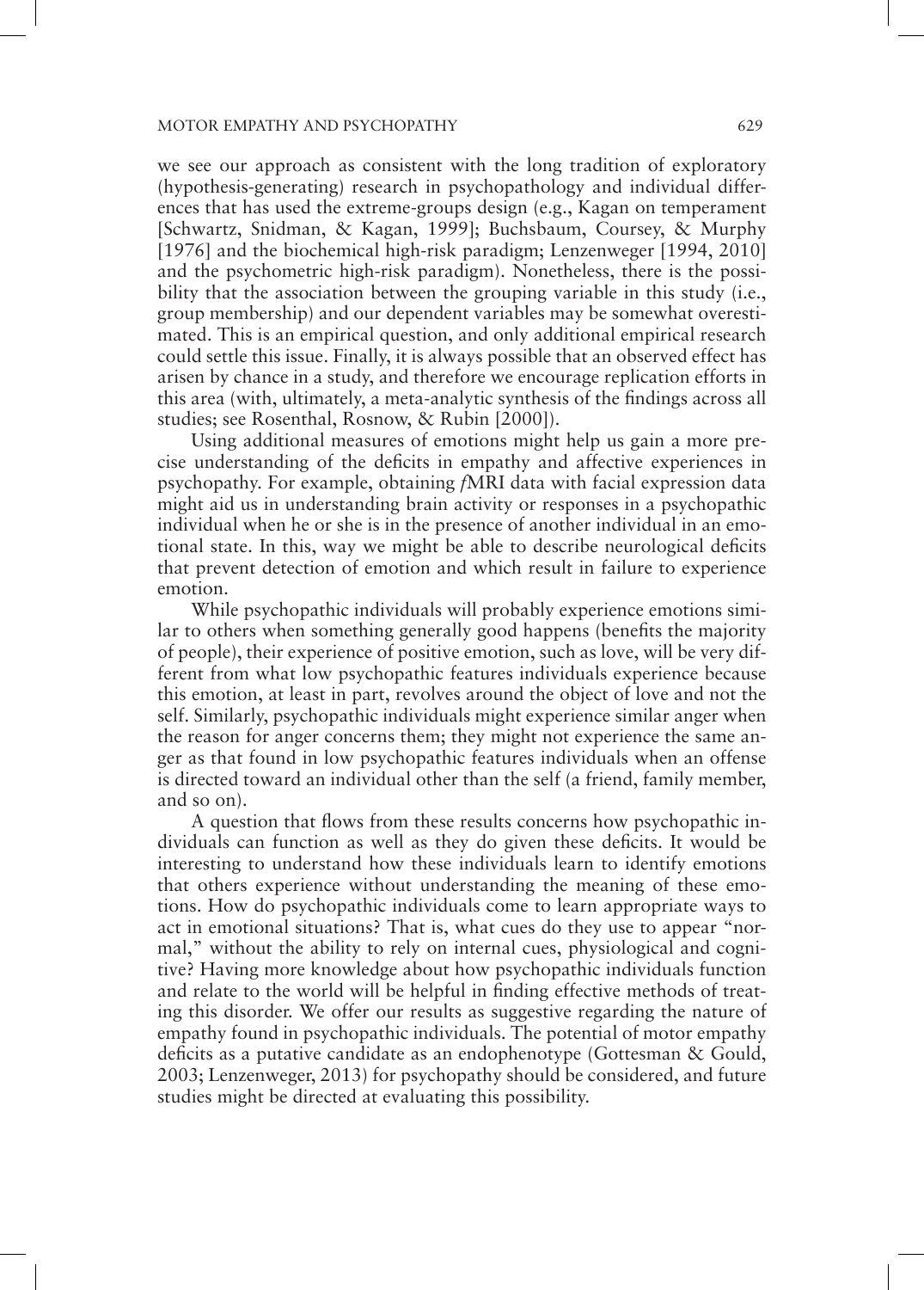|                                | Mean negative emotion intensity greater<br>than joy | Mean negative emotion intensity greater<br>than joy |  |  |  |
|--------------------------------|-----------------------------------------------------|-----------------------------------------------------|--|--|--|
|                                | (Pearson $r$ )                                      | (Spearman $\rho$ )                                  |  |  |  |
| Machiavellian Egocentricity    | $-.25$                                              | $-.29$                                              |  |  |  |
| <b>Impulsive Nonconformity</b> | $-.33*$                                             | $-.38**$                                            |  |  |  |
| <b>Blame Externalization</b>   | $-.12$                                              | $-.13$                                              |  |  |  |
| Carefree Nonplanfulness        | $-.14$                                              | $-.08$                                              |  |  |  |
| Social Potency                 | $-.27$                                              | $-.32$ *                                            |  |  |  |
| Fearlessness                   | $-.26$                                              | $-.28$                                              |  |  |  |
| Stress Immunity                | $-.22$                                              | $-.23$                                              |  |  |  |
| Coldheartedness                | $-.19$                                              | $-.19$                                              |  |  |  |

**APPENDIX. Supplemental correlational analyses between Psychopathic Personality Inventory–Revised subscales and expression of congruent emotion: Negative stimuli**

*Note.* Values are Pearson product-moment correlation coefficients (*r*) (left column) and Spearman rho (ρ) coefficients (right column).  $^*p$  < .05.  $^*p$  < .01 (two-tailed).

#### REFERENCES

- [A](http://guilfordjournals.com/action/showLinks?doi=10.1521%2Fpedi_2015_29_219&crossref=10.1016%2Fj.paid.2009.06.016&citationId=p_1)li, F., Amorim, I. S., & Chamorro-Premuzic, T. (2009). Empathy deficits and trait emochiavellianism. *Personality and Individual Differences, 47*, 758–762.
- [A](http://guilfordjournals.com/action/showLinks?doi=10.1521%2Fpedi_2015_29_219&crossref=10.1016%2Fj.paid.2010.03.027&citationId=p_2)li, F., & Chamorro-Premuzic, T. (2010). Investigating Theory of Mind deficits in non-*Personality and Individual Differences, 49*, 169–174.
	- American Psychiatric Association. (2013). *Diagnostic and statistical manual of mental disorders* (5th ed.). Arlington, VA: American Psychiatric Publishing.
- [B](http://guilfordjournals.com/action/showLinks?doi=10.1521%2Fpedi_2015_29_219&pmid=16157488&crossref=10.1016%2Fj.concog.2005.06.004&citationId=p_4)lair, R. J. (2005). Responding to the emotions of others: Dissociating forms of empathy populations. *Consciousness and Cognition*, *14*, 698–718.
- [B](http://guilfordjournals.com/action/showLinks?doi=10.1521%2Fpedi_2015_29_219&crossref=10.1080%2F17470210701508855&citationId=p_5)lair, R. J. (2011). Fine cuts of empathy and the thy and autism. *Quarterly Journal of Experimental Psychology*, *61*(1), 157–170.
- [B](http://guilfordjournals.com/action/showLinks?doi=10.1521%2Fpedi_2015_29_219&crossref=10.1177%2F0093854806293554&citationId=p_6)ook, A. S., Quinsey, V. L., & Langford, D. (2007). Psychopathy and the perception of affect and vulnerability. *Criminal Justice and Behavior, 34*, 531–544.
	- Bradley, M. M., & Lang, P. J. (2007). The International Affective Picture System (IAPS) in the study of emotion and attention. In J. A. Coan & J. J. B. Allen (Eds.), *Handbook*  29–46). New York, NY: Oxford University Press.
- [B](http://guilfordjournals.com/action/showLinks?doi=10.1521%2Fpedi_2015_29_219&pmid=23067260&crossref=10.1037%2Fa0030261&citationId=p_8)rook, M., & Kosson, D. S. (2013). Impaired cog-Evidence from a laboratory measure of em-

pathic accuracy. *Journal of Abnormal Psychology*, *122*, 156–166.

- tional intelligence in psychopathy and Ma-[B](http://guilfordjournals.com/action/showLinks?doi=10.1521%2Fpedi_2015_29_219&pmid=968488&crossref=10.1126%2Fscience.968488&citationId=p_9)uchsbaum, M. S., Coursey, R. D., & Murphy, D. L. (1976). The biochemical high-risk paradigm: Behavioral and familial correlates of low platelet monoamine oxidase activity. *Science, 194 (4262)*, 339–341.
- clinical psychopathy and Machiavellianism. [C](http://guilfordjournals.com/action/showLinks?doi=10.1521%2Fpedi_2015_29_219&pmid=23079384&crossref=10.1016%2Fj.biopsycho.2012.06.011&citationId=p_10)asey, H., Rogers, R. D., Burns, T., & Yiend, J. (2013). Emotion regulation in psychopathy. *Biological Psychology*, *92*, 541–548.
	- Cleckley, H. (1976). *The mask of sanity* (5th ed.). St. Louis, MO: Mosby.
	- Davis, M. H. (1980). A multidimensional approach to individual differences in empathy. *JSAS Catalog of Selected Documents in Psychology*, *10*, 85.
- through the study of typical and psychiatric [D](http://guilfordjournals.com/action/showLinks?doi=10.1521%2Fpedi_2015_29_219&crossref=10.1037%2F0022-3514.44.1.113&citationId=p_13)avis, M. H. (1983). Measuring individual differences in empathy: Evidence for a multidimensional approach. *Journal of Personality and Social Psychology*, *44*, 113–126.
- amygdala: Dissociable deficits in psychopa-[D](http://guilfordjournals.com/action/showLinks?doi=10.1521%2Fpedi_2015_29_219&pmid=22944264&crossref=10.1016%2Fj.neubiorev.2012.08.006&citationId=p_14)awel, A. O'Kearney, R., McKone, E., & Palermo, R. (2012). Not just fear and sadness: Meta-analytic evidence of pervasive emotion recognition deficits for facial and vocal expressions in psychopathy. *Neuroscience and Biobehavioral Reviews*, *36*, 2288–2304.
	- de Waal, F. M. (2012). A bottom-up view of empathy. In F. M. de Waal & P. Ferrari (Eds.), *The primate mind: Built to connect with other minds* (pp. 121–138). Cambridge, MA: Harvard University Press.
- *of emotion elicitation and assessment* (pp. [D](http://guilfordjournals.com/action/showLinks?doi=10.1521%2Fpedi_2015_29_219&pmid=11228851&crossref=10.1111%2F1467-9280.00221&citationId=p_16)imberg, U., Thunberg, M., & Elmehed, K. (2000). Unconscious facial reactions to emotional facial expressions. *Psychological Science*, *11*(1), 86–89.
- nitive empathy in criminal psychopathy: [E](http://guilfordjournals.com/action/showLinks?doi=10.1521%2Fpedi_2015_29_219&crossref=10.1080%2F02699939208411068&citationId=p_17)kman, P. (1992). An argument for basic emotions. *Cognition and Emotion*, *6*, 169–200.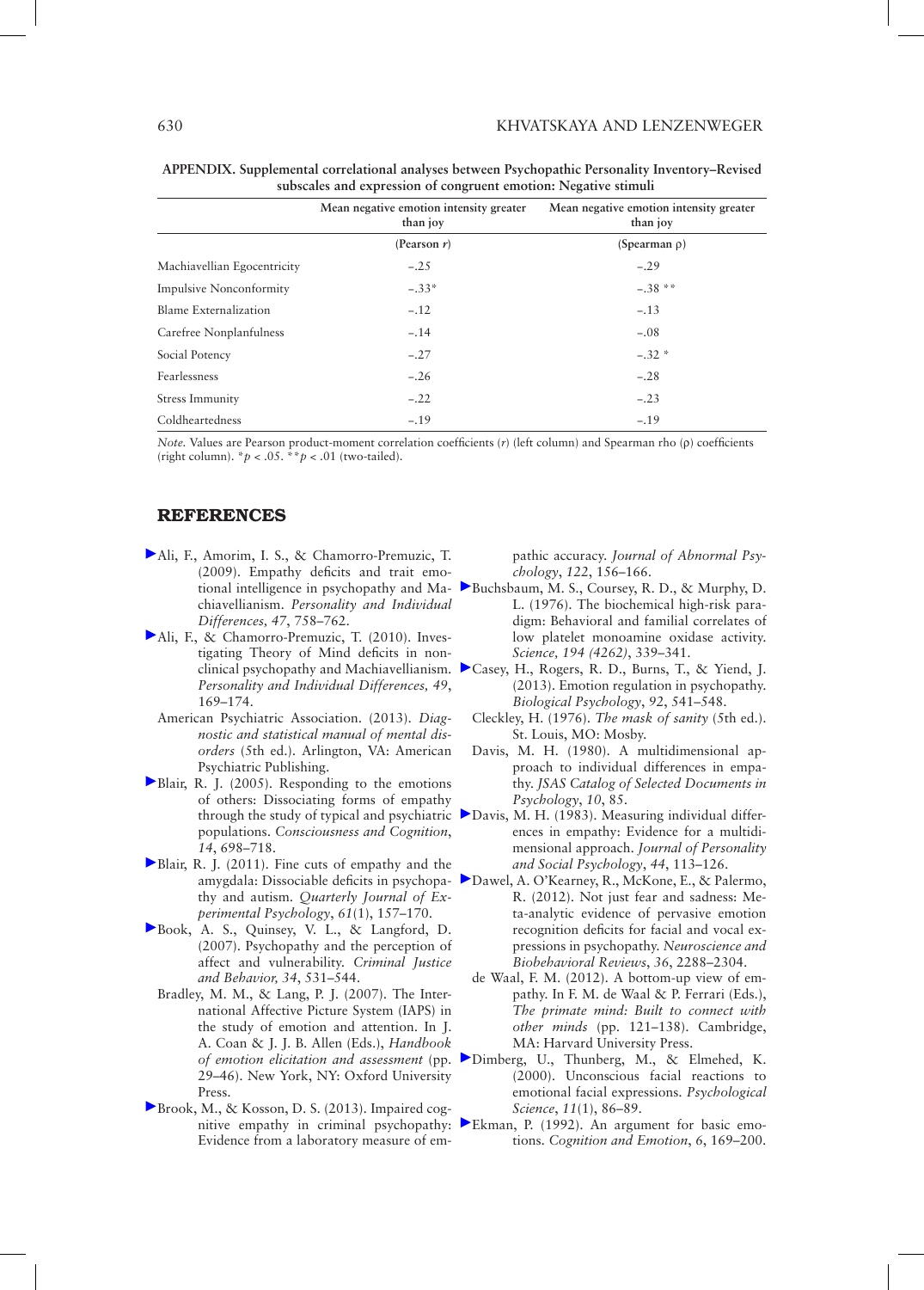- Ekman, P., & Friesen, W. V. (1978). *The Facial Action Coding System: A technique for the measurement of facial movement.* Palo Alto, CA: Consulting Psychologists Press.
- Ekman, P., & Keltner, D. (1997). Universal facial expressions of emotion: An old controversy and new findings. In U. Segerstrale & P. Molnar (Eds.), *Nonverbal communication: Where nature meets culture* (pp. 27–46). Mahwah, NJ: Erlbaum.
- [F](http://guilfordjournals.com/action/showLinks?doi=10.1521%2Fpedi_2015_29_219&pmid=18599127&crossref=10.1016%2Fj.psychres.2007.08.022&citationId=p_20)ecteau, S., Pascual-Leone, A., & Théoret, H. system: Preliminary findings from a nonpsychiatric sample. *Psychiatry Research, 160*, 137–144.
- [G](http://guilfordjournals.com/action/showLinks?doi=10.1521%2Fpedi_2015_29_219&pmid=12668349&crossref=10.1176%2Fappi.ajp.160.4.636&citationId=p_21)ottesman, I. I., & Gould, T. D. (2003). The endophenotype concept in psychiatry: Etymology and strategic intentions. *American Journal of Psychiatry, 160,* 636–645.
- Hare, R. D. (2003). *Hare Psychopathy Checklist–Revised (PCL–R): 2nd edition technical manual*. Toronto, ON: Multi-Health Systems.
- [K](http://guilfordjournals.com/action/showLinks?doi=10.1521%2Fpedi_2015_29_219&pmid=22731505&crossref=10.1037%2Fb0000003&citationId=p_23)ahn, R. E., Byrd, A. L., & Pardini, D. A. (2013). Callous-unemotional traits robustly predict future criminal offending in young men. *Law and Human Behavior*, *37*, 87–97.
	- Keltner, D., & Ekman, P. (2000). Facial expression of emotion. In M. Lewis & J. Haviland-Jones (Eds.), *Handbook of emotions* (2nd ed., pp. 236–249). New York, NY: Oxford University Press.
- [K](http://guilfordjournals.com/action/showLinks?doi=10.1521%2Fpedi_2015_29_219&crossref=10.1037%2Fper0000028&citationId=p_25)rueger, R. F. (2014). Personality disorders are the vanguard of the post-*DSM*-*5.0* era. *Personality Disorders: Theory, Research, & Treatment*, *4*, 355–362.
	- (2008). *International Affective Picture System (IAPS): Affective ratings of pictures and instruction manual* (Technical Report A-8). Gainesville, FL: University of Florida.
- high-risk paradigm, perceptual aberrations, and schizotypy: An update. *Schizophrenia Bulletin*, *20*, 121–135.
- Lenzenweger, M. F. (2010). Schizotypy and schizophrenia: The view from experimental psychopathology. New York, NY: Guilford Press.
- [L](http://guilfordjournals.com/action/showLinks?doi=10.1521%2Fpedi_2015_29_219&pmid=24342844&crossref=10.1017%2FS0954579413000655&citationId=p_29)enzenweger, M.F. (2013). Thinking clearly about the endophenotype vs. intermediate phenotype vs. biomarker distinctions in developmental psychopathology research. [Invited essay for 25th anniversary issue.] *Development & Psychopathology*, *25*, 1347–1357.
- opment and preliminary validation of a selfreport measure of psychopathic personality traits in noncriminal populations. *Journal of Personality Assessment*, *66*, 488–524.
- Lilienfeld, S. O., & Widows, M. R. (2005). *Psy-*[S](http://guilfordjournals.com/action/showLinks?doi=10.1521%2Fpedi_2015_29_219&pmid=10434493&crossref=10.1097%2F00004583-199908000-00017&citationId=p_45)chwartz, C. E., Snidman, N., & Kagan, J. (1999). *chopathic Personality Inventory-Revised:*

*Professional manual*. Lutz, FL: Psychological Assessment Resources.

- Littlewort, G., Whitehill, J., Wu, T., Fasel, I., Frank, M., Movellan, J., & Bartlett, M. (2011). The Computer Expression Recognition Toolbox (CERT). In *2011 IEEE International Conference on Automatic Face & Gesture Recognition and Workshops (FG 2011)* (pp. 298–305). Piscataway, NJ: IEEE.
- Lykken, D. (1995). *The antisocial personalities*. Hillsdale, NJ: Erlbaum.
- (2008). Psychopathy and the mirror neuron [M](http://guilfordjournals.com/action/showLinks?doi=10.1521%2Fpedi_2015_29_219&pmid=17915324&crossref=10.1016%2Fj.neubiorev.2007.08.003&citationId=p_34)arsh, A. A. & Blair, R. J. R. (2008). Deficits in facial affect recognition among antisocial populations: A meta-analysis. *Neuroscience and Biobehavioral Reviews*, *32*, 454–465.
	- McCord, W., & McCord, J. (1964). *The psychopath: An essay on the criminal mind*. Oxford, England: D. Van Nostrand.
	- [P](http://guilfordjournals.com/action/showLinks?doi=10.1521%2Fpedi_2015_29_219&pmid=8436703&crossref=10.1037%2F0021-843X.102.1.82&citationId=p_36)atrick, C. J., Bradley, M. M., & Lang, P. J. (1993). Emotion in the criminal psychopath: Startle reflex modulation. *Journal of Abnormal Psychology*, *102*, 82–92.
	- [P](http://guilfordjournals.com/action/showLinks?doi=10.1521%2Fpedi_2015_29_219&pmid=7930052&crossref=10.1037%2F0021-843X.103.3.523&citationId=p_37)atrick, C. J., Cuthbert, B. N., & Lang, P. J. (1994). Emotion in the criminal psychopath: Fear image processing. *Journal of Abnormal Psychology*, *103*, 523–534.
	- [P](http://guilfordjournals.com/action/showLinks?doi=10.1521%2Fpedi_2015_29_219&pmid=19583890&crossref=10.1017%2FS0954579409000492&citationId=p_38)atrick, C. J., Fowles, D. C., & Krueger, R. F. (2009). Triarchic conceptualization of psychopathy: Developmental origins of disinhibition, boldness, and meanness. *Development and Psychopathology*, *21*, 913–938.
	- [P](http://guilfordjournals.com/action/showLinks?doi=10.1521%2Fpedi_2015_29_219&pmid=16953486&crossref=10.1002%2Fbsl.715&citationId=p_39)enney, S. R., & Moretti, M. M. (2007). The relation of psychopathy to concurrent aggression and antisocial behavior in high-risk adolescent girls and boys. *Behavioral Sciences and the Law*, *25*, 21–41.
- Lang, [P](http://guilfordjournals.com/action/showLinks?doi=10.1521%2Fpedi_2015_29_219&pmid=15998176&crossref=10.1037%2F1082-989X.10.2.178&citationId=p_40). J., Bradley, M. M., & Cuthbert, B. N. Preacher, K. J., Rucker, D. D., MacCallum, R. C., & Nicewander, W. A. (2005). Use of extreme groups approach: A critical reexamination and new recommendations. *Psychological Methods*, *10(2)*, 178–192.
- [L](http://guilfordjournals.com/action/showLinks?doi=10.1521%2Fpedi_2015_29_219&pmid=8197410&crossref=10.1093%2Fschbul%2F20.1.121&citationId=p_27)enzenweger, M. F. (1994). The psychometric [P](http://guilfordjournals.com/action/showLinks?doi=10.1521%2Fpedi_2015_29_219&pmid=12625087&citationId=p_41)reston, S. D., & de Waal, F. B. M. (2002). Empathy: Its ultimate and proximate bases. *Behavioral and Brain Sciences, 25*, 1–72.
	- [R](http://guilfordjournals.com/action/showLinks?doi=10.1521%2Fpedi_2015_29_219&pmid=12559146&crossref=10.1016%2FS0028-3932%2802%2900175-6&citationId=p_42)ichell, R. A., Mitchell, D. G. V., Newman, C., Leonard, A., Baron-Cohen, S., & Blair, R. J. R. (2003). Theory of Mind and psychopathy: Can psychopathic individuals read the 'language of the eyes'? *Neuropsychologia, 41*, 523–526.
		- Rosenthal, R., Rosnow, R. L., & Rubin, D. B. (2000). *Contrasts and effect sizes in behavioral research: A correlational approach*. Cambridge, England: Cambridge University Press.
- [L](http://guilfordjournals.com/action/showLinks?doi=10.1521%2Fpedi_2015_29_219&pmid=8667144&crossref=10.1207%2Fs15327752jpa6603_3&citationId=p_30)ilienfeld, S. O., & Andrews, B. P. (1996). Devel-[S](http://guilfordjournals.com/action/showLinks?doi=10.1521%2Fpedi_2015_29_219&pmid=22187225&crossref=10.3758%2Fs13415-011-0079-1&citationId=p_44)adeh, N., & Verona, E. (2012). Visual complexity attenuates emotional processing in psychopathy: Implications for fear-potentiated startle deficits. *Cognitive, Affective, & Behavioral Neuroscience, 12,* 346–360.
	- Adolescent social anxiety as an outcome of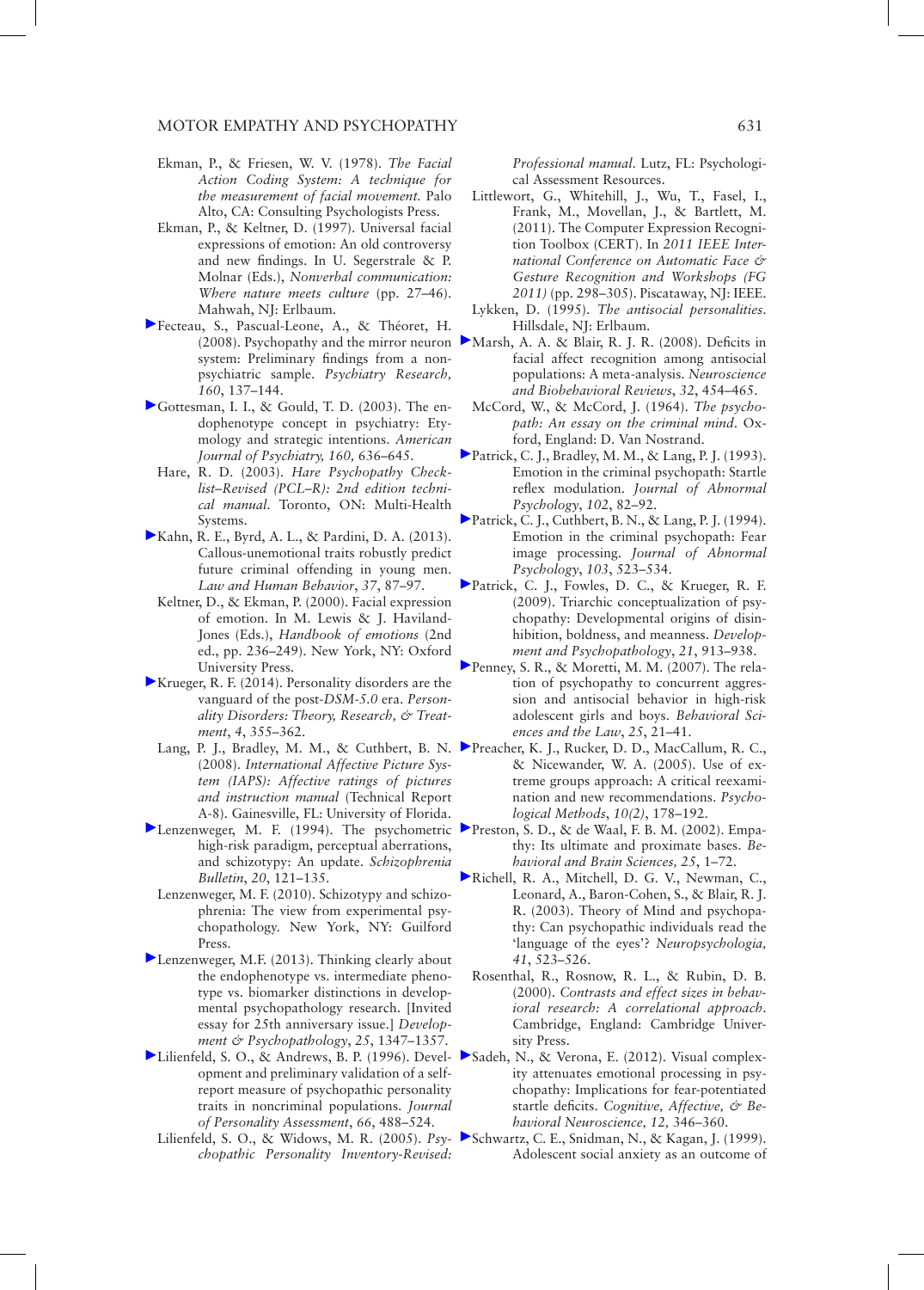*nal of the American Academy of Child and Adolescent Psychiatry*, *38*, 1008–1015.

- [S](http://guilfordjournals.com/action/showLinks?doi=10.1521%2Fpedi_2015_29_219&pmid=26167886&crossref=10.1177%2F1529100611426706&citationId=p_46)keem, J. L., Polaschek, D. L. L., Patrick, C. J., & Lilienfeld, S. O. (2011). Psychopathic perevidence and public policy. *Psychological Science and the Public Interest*, *12*, 95–162.
- [S](http://guilfordjournals.com/action/showLinks?doi=10.1521%2Fpedi_2015_29_219&pmid=12500783&crossref=10.1111%2F1467-9450.00312&citationId=p_47)onnby-Borgström, M. (2002). Automatic mimicry reactions as related to differences in *of Psychology, 43*, 433–443.
- [S](http://guilfordjournals.com/action/showLinks?doi=10.1521%2Fpedi_2015_29_219&crossref=10.1023%2FA%3A1023608506243&citationId=p_48)onnby-Borgström, M., Jönsson, P., & Svensson, O. (2003). Emotional empathy as related to mimicry reactions at different levels of information processing. *Journal of Nonverbal Behavior, 27*, 3–23.
- inhibited temperament in childhood. *Jour-*[V](http://guilfordjournals.com/action/showLinks?doi=10.1521%2Fpedi_2015_29_219&pmid=24364745&crossref=10.1037%2Fa0035236&citationId=p_49)achon, D. D., Lynam, D. R., & Johnson, J. A. (2014). The (non)relation between empathy and aggression: Surprising results from a meta-analysis. *Psychological Bulletin*, *140*, 751–773.
- sonality: Bridging the gap between scientific [V](http://guilfordjournals.com/action/showLinks?doi=10.1521%2Fpedi_2015_29_219&pmid=14992662&crossref=10.1037%2F0021-843X.113.1.99&citationId=p_50)erona, E., Patrick, C. J., Curtin, J. J., Bradley, M. M., & Lang, P. J. (2004). Psychopathy and physiological response to emotionally evocative sounds. *Journal of Abnormal Psychology*, *113*, 99–108.
- emotional empathy. *Scandinavian Journal*  [V](http://guilfordjournals.com/action/showLinks?doi=10.1521%2Fpedi_2015_29_219&pmid=22383762&crossref=10.1192%2Fbjp.bp.111.099770&citationId=p_51)iding, E., & McCrory, E. J. (2012). Why should we care about measuring callous-unemotional traits in children? *British Journal of Psychiatry*, *200*, 177–178.